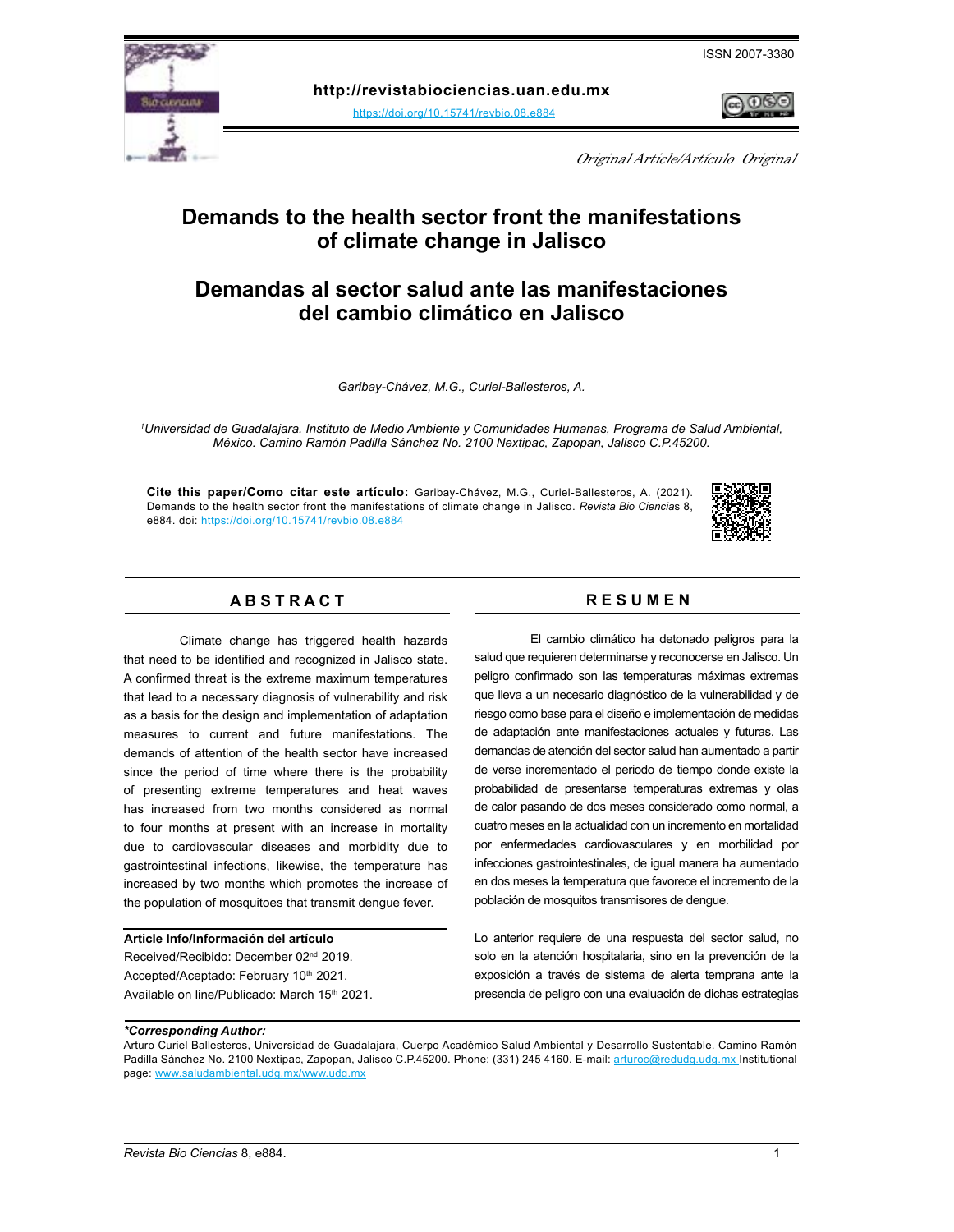

The above requires a response from the health sector, not only in hospital care, but also in the prevention of exposure through an early warning system in the presence of danger with an evaluation of such communication strategies to break and reverse the increase in damage to the health of the Jalisco state inhabitants, particularly the Tlaquepaque, Zapopan, Tonalá, Guadalajara and Puerto Vallarta urban areas which turned out to be the most vulnerable to climate change in Jalisco.

# **K E Y W O R D S**

Climate change adaptation, vulnerability, temperature extremes, mortality, morbidity.

#### **Introduction**

In 1992, the First Assessment Report of the Intergovernmental Panel on Climate Change (IPCC, 1992) was published, establishing short-term adaptation measures, the first of which concerned the development of policies and programmes for emergency response and disaster prevention and the development of comprehensive and detailed management plans to reduce the future vulnerability of populations. Lavell (2011) raises the basic hypothesis that Disaster Risk Management, the concepts and methods, practice and strategies it has developed have much to offer the field of Climate Change Adaptation.

In the Northern Hemisphere, where Jalisco is located, the continental mass of the planet and the highest greenhouse gas emissions predominate, so it has been shown that positive temperature anomalies are increasing (NOAA, 2021).

The greatest uncertainty present in this changing climate, is in the effects that the increase of heat will have, since it has been confirmed that when human beings are exposed to temperatures outside their thermoneutral zone, it has effects on physical and mental health; going outside that zone and according to the vulnerability of the organism, can present diverse conditions of risk. The environmental thermoneutral zone or comfort zone of humans ranges from 24 to 31 °C (Gordon, 2005).

de comunicación para detener y revertir el incremento de daño a la salud de los habitantes de Jalisco, en particular las áreas urbanas de Tlaquepaque, Zapopan, Tonalá, Guadalajara y Puerto Vallarta que resultaron ser las más vulnerables al cambio climático en Jalisco.

## **P A L A B R A S C L A V E**

Adaptación al cambio climático, vulnerabilidad, temperaturas extremas, mortalidad, morbilidad.

#### **Introducción**

En 1992, se publica el Primer Informe de Evaluación del Grupo Intergubernamental de Expertos sobre el Cambio Climático (IPCC, 1992) donde se establecen medidas relacionadas a la adaptación en el corto plazo, siendo la primera la referida a la elaboración de políticas y programas de preparación para casos de urgencia y prevención contra los desastres y elaboración de planes completos y detallados de gestión para disminuir la futura vulnerabilidad de las poblaciones. Lavell (2011) plantea la hipótesis básica de que la Gestión del Riesgo de Desastre, los conceptos y los métodos, la práctica y las estrategias que ha desarrollado, tienen mucho que ofrecer al campo de la Adaptación al Cambio Climático.

En el hemisferio norte, donde se encuentra Jalisco, predomina la masa continental del planeta y las mayores emisiones de gases efecto invernadero, por lo que se ha comprobado que las anomalías positivas de las temperaturas van en aumento de manera creciente (NOAA, 2021).

La mayor incertidumbre presente en este clima cambiante, es en los efectos que tendrá el aumento de calor, pues se ha confirmado que cuando los seres humanos se exponen a temperaturas fuera de su zona termoneutral, tiene efectos en la salud física y mental; el salirse de esa zona y según la vulnerabilidad del organismo, puede presentar diversas condiciones de riesgo. La zona termoneutral ambiental o zona de confort de los seres humanos va de 24 a 31 °C (Gordon, 2005).

En el Plan Estatal de Desarrollo Jalisco 2013-2033, se advierte que el estado es vulnerable al cambio climático (Gobierno de Jalisco, 2013); y la consulta de percepción ciudadana incluida en el Plan Estatal de Acción ante el Cambio Climático (PEACC) del Estado de Jalisco (Alcocer *et*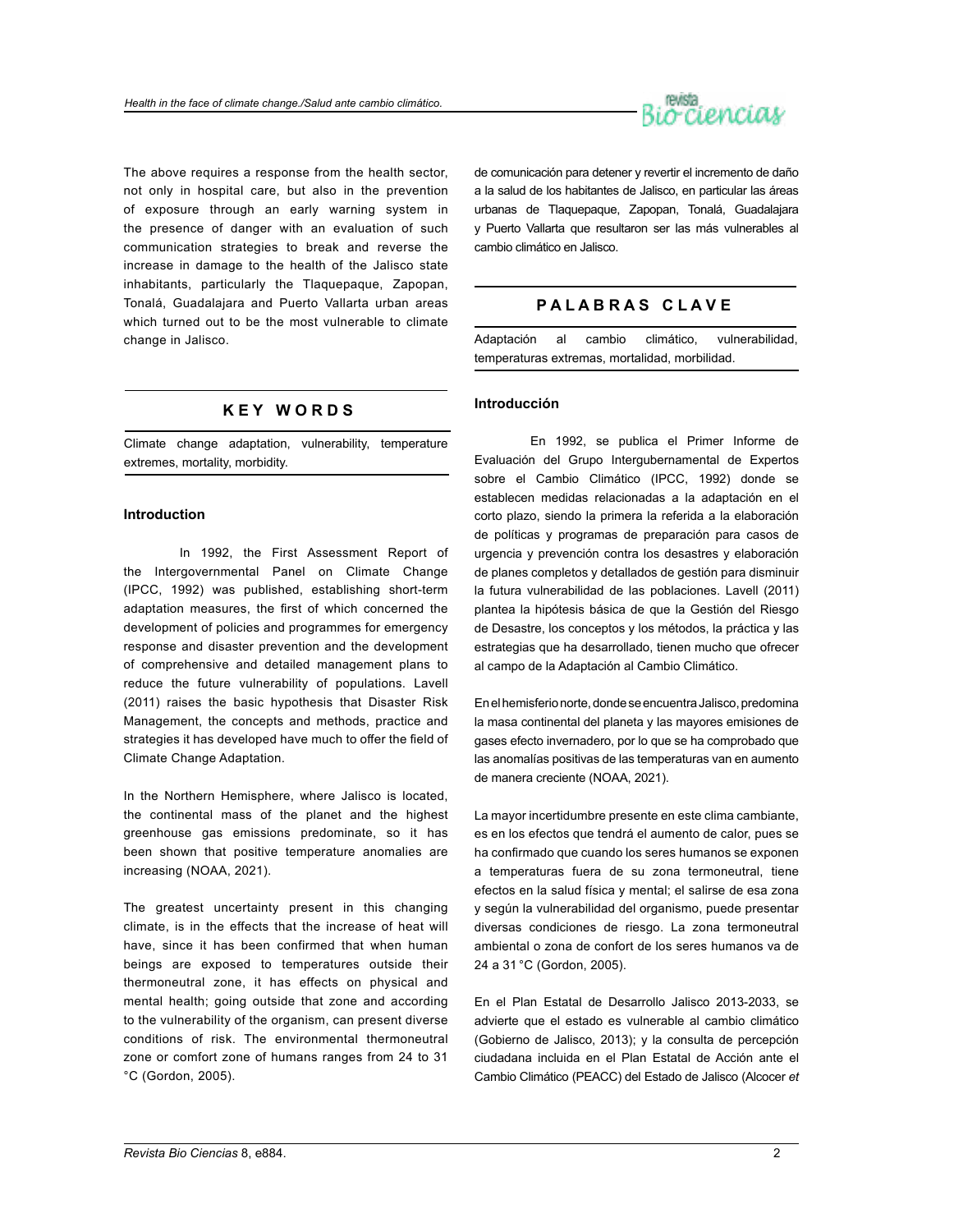

The Jalisco State Development Plan 2013-2033 warns that the state is vulnerable to climate change (Gobierno de Jalisco, 2013); and the citizen perception consultation included in the Jalisco State Climate Change Action Plan (PEACC) (Alcocer *et al.*, 2014), indicates that the main word that defines climate change according to local respondents is "heat".

The annual incidence of heat extremes is more frequent in metropolitan areas, and the rate of increase of such events is higher in expanding areas compared to smaller ones (Stone *et al.*, 2010; EM-DAT, 2020).

In the document Mexico Fifth National Communication to the United Nations Framework Convention on Climate Change (SEMARNAT & INECC, 2012), it refers to the fact that acute diarrheal diseases, dengue, malaria and heat stroke are on the increase, identifying the urgency of carrying out greater efforts and effective measures by the health sector to reduce their impact on the population, and to be able to face up to lower costs in damages and lives.

Heat waves and extreme temperatures are recognized as a trigger for mortality and deaths from diseases of the circulatory system (I00-I99) in the Guadalajara metropolitan area, and identify as the most vulnerable groups of the population people of the male gender between 60 and 69 years of age (Estrella, 2017).

Jalisco is a territory where vulnerability to climate change is expressed in a wide diversity of variables and the potential damage it can cause in human lives is very high. Some of the vulnerability factors that contribute with the level of damage of the climate change-related events are: population density (in its two extremes high concentration and dispersion), dispersed and unplanned urban growth, lack of basic services in housing such as water and electricity (coverage gaps), illiteracy (their attention is a crucial factor for understanding the problem and its causes, changes in behavior and harm reduction), lack of basic knowledge of the inhabitants about climate change (which limits the recognition of it as a problem and the implementation of measures to prevent and better face its consequences), access to health (there is a third of the inhabitants of Jalisco who do not have social security), and poverty (the large

*al.*, 2014), señala que la principal palabra que define al cambio climático según los jaliscienses encuestado es "calor".

La incidencia anual de eventos extremos de calor es cada vez más frecuente en las zonas metropolitanas, y la tasa de aumento de eventos extremos, es mayor en las zonas en expansión comparativamente con las más pequeñas (Stone *et al.*, 2010; EM-DAT, 2020).

El documento México Quinta Comunicación Nacional ante la Convención Marco de las Naciones Unidas sobre el Cambio Climático (SEMARNAT & INECC, 2012), refiere que las enfermedades diarreicas agudas, dengue, paludismo y golpes de calor van en aumento, identificando la urgencia de llevar a cabo mayores esfuerzos y medidas eficaces por el sector salud para reducir su impacto en la población, y poder hacer frente con menores costos en daños y vidas. Las olas de calor y la temperatura extrema se reconocen como factor detonante de muertes por enfermedades del sistema circulatorio (I00-I99) en la zona metropolitana de Guadalajara, e identifican como grupos más vulnerables de la población, las personas del género masculino entre los 60 a 69 años de edad (Estrella, 2017).

Jalisco es un territorio donde la vulnerabilidad al cambio climático se expresa en una amplia diversidad de variables y el daño que puede ocasionar en vidas humanas es muy alto. Algunos de los factores de vulnerabilidad que contribuyen en el nivel de daños ante eventos relacionados con el cambio climático son: densidad de población (en sus dos extremos alta concentración y dispersión), crecimiento urbano disperso y sin planeación, carencia de sistemas de aprovechamiento de agua pluvial, disminución de áreas verdes urbanas y los servicios ambientales que brindan a la población, carencias de servicios básicos en la vivienda como agua y energía eléctrica (rezagos en la cobertura), analfabetismo (su atención es un factor crucial para la comprensión del problema y sus causas, cambios de comportamiento y reducción de daños), falta de conocimiento básico de los habitantes sobre el cambio climático (que limita reconocerlo como problema e implementar medidas para prevenir y enfrentar de mejor manera sus consecuencias), acceso a salud (existe una tercera parte de los jaliscienses que no cuenta con un seguro social), marginación y pobreza (los grandes núcleos urbanos concentran la mayor parte de los pobres del estado), falta de calificación de recursos humanos (implica crear capacidades a nivel de las instancias de gobierno y los profesionales que se desempeñan en sectores directivos y operativos clave (economía, transporte, industria, agua, energía, vivienda,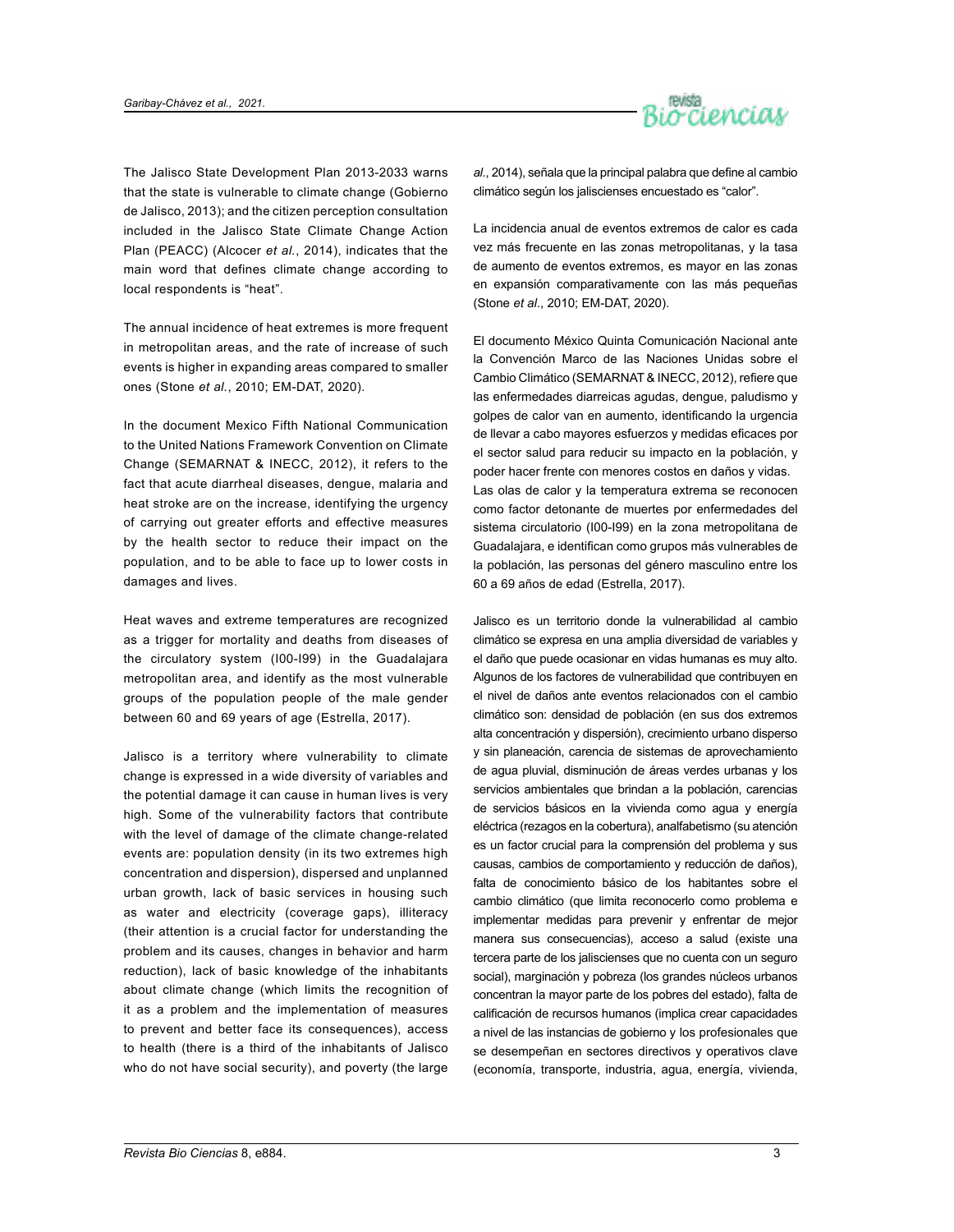

urban centers concentrate most of the poor people in the state). Similarly, the capacities for adaptation require increasing human resources and civil protection infrastructure according to the demands for attention to the priority threats present in the state (Garibay & Curiel, 2015).

It is known that a quarter of the state territory is very sensitive to global warming. During the period 2000- 2019, visible disasters in Jalisco have become frequent: epidemics (2009, 2008, 2007, 2005, 2003, 2019), floods (2006, 2007, 2008, 2003) and storms (2008), but nonvisible ones, such as heat waves (2002, 2003, 2005, 2013, 2018), have also increased. The municipalities where the greatest climatic disasters have occurred are: Guadalajara, Puerto Vallarta, Cihuatlán, Lagos de Moreno, Ocotlán, Tlaquepaque, Zapopan and Tlajomulco de Zúñiga (Garibay & Curiel, 2015).

Of the 12 main causes of morbidity considered as a consequence of climate change by The Interagency Working Group on Climate Change and Health (Portier *et al.,* 2010) half are present in Jalisco according to analyses made with data from the Ministry of Health: Acute respiratory infections (21 444/100 000 inhab.); Intestinal infections (4 047/100 000 inhab.); intoxication by scorpion stings (615/100 000 inhab.); Arterial hypertension (652/100 000 inhab.); Asthma and asthmatic conditions (357/100 000 inhab.); and Pneumonia and bronchial pneumonia (307/100 000 inhab.) (Secretaría de Salud, 2020).

From a public health perspective, risk assessment is recognized as having many and varied forms as it is an essential component of human survival, and fundamental to the management of environmental health hazards (Fleming & Parker, 2015); a recognized definition of risk from this field is as the result of "the probability of exposure to a hazard leading to a negative consequence" (Ropeik & Gray, 2002). In this work, the hazard considered is extreme maximum temperatures and heat waves, as well as their effects on increased morbidity and mortality. In the risk approach, the predisposition to be negatively affected by a hazard is defined as vulnerability (IPCC, 2012); analyzing vulnerability makes it possible to determine the demands that can be made in the presence of hazards,

medio ambiente, salud, servicios, protección civil,) y falta de recursos humanos y de infraestructura de protección civil acorde a las demandas de atención que se tienen con respecto a las amenazas prioritarias presentes en el estado (Garibay & Curiel, 2015).

Se conoce que la cuarta parte del territorio estatal es muy sensible al calentamiento global. Durante el periodo 2000-2019, los desastres visibles en Jalisco se han vuelto frecuentes: epidemias (2009, 2008, 2007, 2005, 2003, 2019), inundaciones (2006, 2007, 2008, 2003) y tempestades (2008), pero también han aumentado los no visibles, como olas de calor (2002, 2003, 2005, 2013, 2018). Los municipios donde se han presentado los mayores desastres climáticos son: Guadalajara, Puerto Vallarta, Cihuatlán, Lagos de Moreno, Ocotlán, Tlaquepaque, Zapopan y Tlajomulco de Zúñiga (Garibay & Curiel, 2015).

De las 12 principales causas de morbilidad consideradas como consecuencia del cambio climático por The Interagency Working Group on Climate Change and Health (Portier *et al*., 2010) la mitad están presentes en la entidad según análisis hechos con datos de la Secretaría de Salud, tales como infecciones respiratorias agudas (21,444/100,000 hab.), infecciones intestinales (4,047/100,000 hab.), hipertensión arterial (652/100,000 hab.), intoxicación por picadura de alacrán (615/100,000 hab.), asma y estado asmático (357/100,000 hab.), y neumonías y bronconeumonías (307/100,000 hab.) (Secretaría de Salud, 2020).

Desde la perspectiva de salud pública, la evaluación del riesgo se reconoce que puede ser de muchas y variadas formas al ser un componente esencial de la supervivencia humana, y fundamental para el manejo de peligros ambientales a la salud (Fleming & Parker, 2015); una definición de riesgo reconocida desde este campo es como el resultado de "la probabilidad de exponerse a un peligro que nos lleve a una consecuencia negativa" (Ropeik & Gray, 2002). En este trabajo, el peligro considerado son las olas de calor y las temperaturas máximas, así como el incremento de morbilidad y mortalidad. En el abordaje del riesgo la predisposición a ser afectado negativamente ante un peligro se define como vulnerabilidad (IPCC, 2012); analizar la vulnerabilidad posibilita determinar las demandas que se pueden llegar a tener en caso de la presencia de peligros, las capacidades que se tienen o deben lograrse, y las medidas que requieren ser implementadas para que los individuos que están en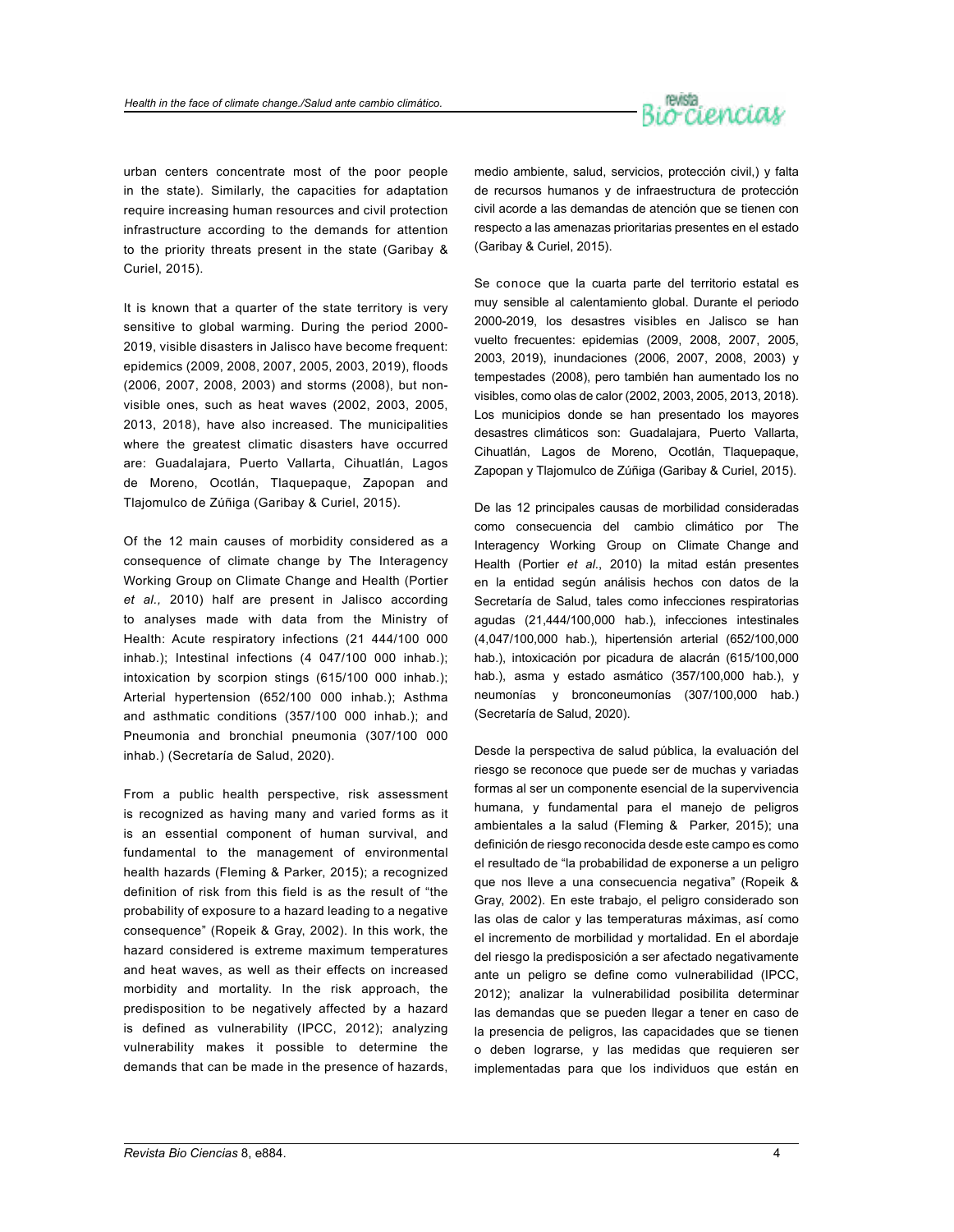

the capacities that are or should be achieved, and the measures that need to be implemented so that the individuals who are at risk prevent, face and resist the threat scenarios with less damage (UNDP, 2010).

The National Academies of Science (2015) confirms that the world records thousands of additional premature deaths each year due to summer heat. Cardiovascular and respiratory diseases are commonly related to extreme heat, but the association is more complicated for diseases than for mortality.

According to the statistics reported by the Jalisco state Ministry of Health (2015), the groups of diseases that are increasing, firstly diseases of the circulatory system (I00-I99), in the year 2000 the mortality rate was 11.69 and by 2015 it presented 13.64 deaths per 10 000 inhabitants. Within this group are the ischemic heart diseases (I20-I25), which present an increasing trend, for the year 2000 the mortality rate was 5.30 and for 2015 7.08/10,000 inhab; the cerebrovascular diseases (I60-I69) observed a slight downward trend with a mortality rate for the year 2000 of 2.93 and 2015 of 2.74/10,000 in hab.

This work aims to make a diagnosis of vulnerability to climate change in the populations and human settlements of Jalisco that will serve as a basis for the design of adaptation measures in health.

#### **Material and Mehods**

The type of study is comparative and applied research in the public health framework. This is a quantitative, descriptive, retrospective and longitudinal study, which aims to determine how vulnerable the population is and how it is in terms of health in the presence of current manifestations and scenarios of climate change, who are and will be the most vulnerable and where is located.

From the epidemiological perspective, the model of ecological studies linked to the evaluation of attributable risk (Gordis, 2015) with retrospective analysis of historical meteorological and health records was considered. The attributable morbidity and

riesgo, prevengan, enfrenten y resistan con menos daños los escenarios de amenazas (UNDP, 2010).

La National Academies of Science (2015), confirma que en el mundo se registran miles de muertes prematuras adicionales cada año por calor en verano. Las enfermedades cardiovasculares y respiratorias son comúnmente relacionadas a calor extremo, la asociación es más complicada para morbilidad que para mortalidad.

De acuerdo a las estadísticas reportadas por la Secretaría de Salud Jalisco (2015), los grupos de enfermedades que van al alza, en primer lugar, se encuentran las enfermedades del sistema circulatorio (I00-I99), en el año 2000 la tasa de mortalidad fue de 11.69 y para el 2015 presentó 13.64 muertes por cada 10,000 habitantes. Dentro de este grupo se encuentran las enfermedades isquémicas del corazón (I20-I25) que presentan una tendencia al aumento, para el año 2000 la tasa de mortalidad fue de 5.30 y al 2015 de 7.08/10,000 hab; las enfermedades cerebrovasculares (I60-I69) observaron una tendencia ligera a la baja con una tasa de mortalidad para el año 2000 de 2.93 y 2015 de 2.74/10,000 hab.

El objetivo general del presente trabajo es realizar un diagnóstico estratégico de vulnerabilidad ante el cambio climático de las poblaciones y asentamientos humanos de Jalisco orientado al diseño de medidas de adaptación en salud.

#### **Material y Métodos**

El tipo de estudio es investigación aplicada, comparativa, en el marco de salud pública. Estudio de tipo cuantitativo, descriptivo, retrospectivo y longitudinal, que pretende determinar cómo es y cómo está la situación de vulnerabilidad en salud de la población ante manifestaciones actuales y escenarios de cambio climático, quienes son y serán los más vulnerables y donde están.

Desde la perspectiva epidemiológica se consideró el modelo de estudios ecológicos vinculado a la evaluación de riesgo atribuible (Gordis, 2015) con análisis retrospectivo de registros históricos meteorológicos y de salud. La morbilidad y mortalidad atribuible se estimó mediante la metodología EIS - Evaluación de Impacto en Salud en la Población, que se recomienda por el Programa de Naciones Unidas para el Medio Ambiente en el manual de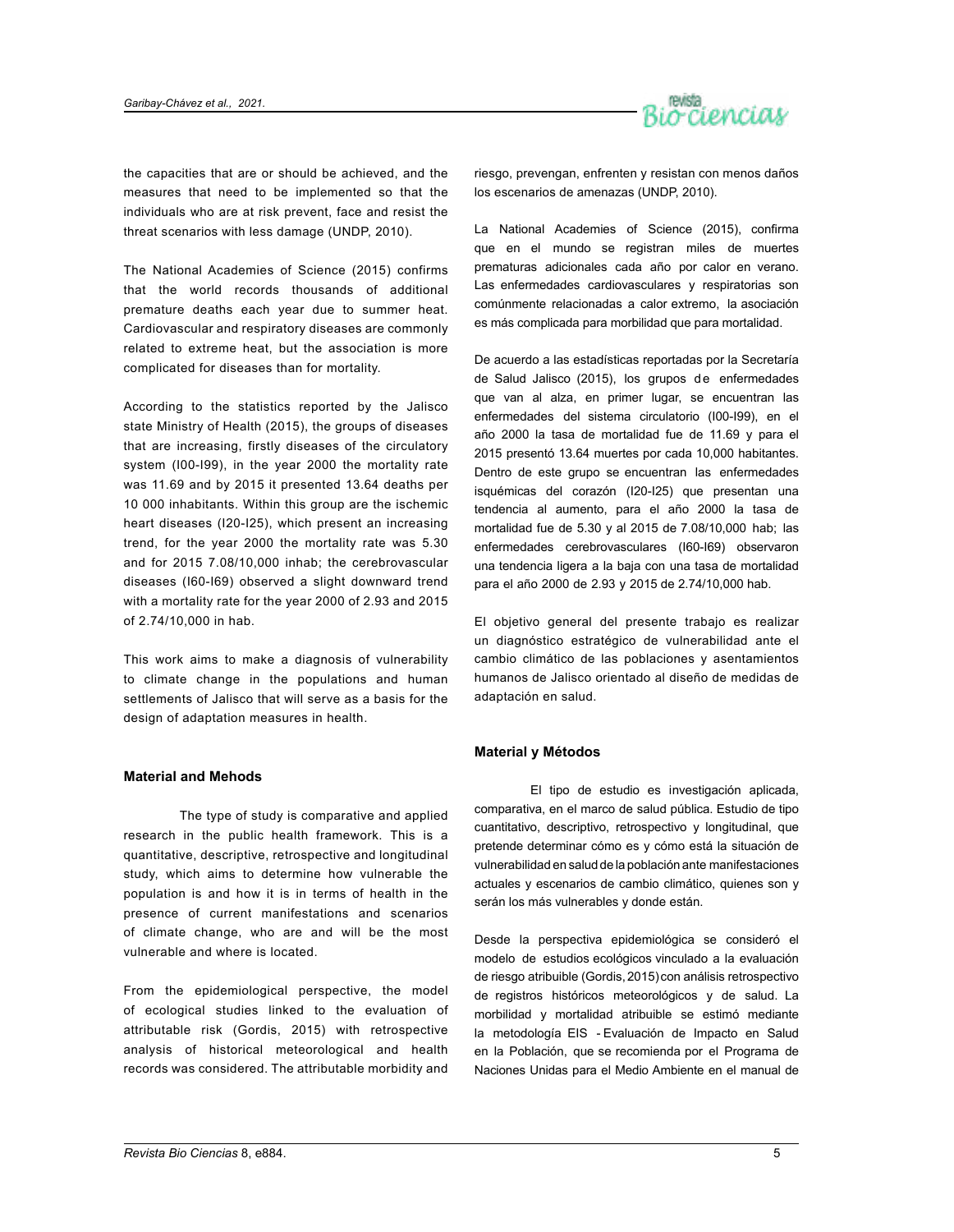

mortality was estimated using the HIA methodology - Population Health Impact Assessment, recommended by the United Nations Environment Programme in the manual of methods for the assessment of human health impacts of climate change and adaptation strategies (UNEP, 1998).

The analysis period was from 2000 to 2014. The information was managed with the Jalisco Ministry of Health, the Jalisco Ministry of Environment and Territorial Development and the National Meteorological Service.

# **For the United Nations Environment Programme (UNDP, 2010), the disaster risk assessment considers seven steps:**

Step 1. Understanding the current situation through a review of the history of illnesses and deaths attributed to maximum temperature increases-.

Step 2. Evaluation of the danger - from meteorological databases, considering maximum monthly temperatures, extreme daily temperature and heat waves-.

Step 3. Exposure assessment to identify population at risk and disaster-prone areas - through morbidity and mortality statistics-.

Step 4. Vulnerability analysis to determine the capacity to respond to the demand derived from the present dangers - with health, sociodemographic and economic indicators. For the aims of this diagnosis, urban localities with 2,500 or more inhabitants registered by the Instituto Nacional de Estadística y Geografía (INEGI, 2010) for the state of Jalisco were included. Vulnerability was determined considering the following indicators from INEGI and IIEG (2020) data: Population density (> 350 inhabitants/ha); Children ≤ 5 years old (> 35 children/ha); Adults ≥ 70 years old (> 12 older adults/ha); Illiterate (> 12 illiterate adults/ ha); Houses without potable water service (> 10 houses without potable water/ha); Houses without electric energy service (> 4 houses without electric energy/ha); Population without the right to health services (> 50,000) and Poverty (> 10,000 vulnerable people per income)-.

Step 5. Analysis of the loss of health in the exposed population, considering mortality rates per 10 000 inhabitants and morbidity for the 13 health regions of Jalisco - it was estimated that, given the increase in temperatures and heat waves, certain groups of the population will be more affected when they present conditions of vulnerability-. métodos para evaluación de impactos a la salud humana del cambio climático y estrategias de adaptación (UNEP, 1998).

El periodo de análisis comprendió de 2000 a 2014. La información se gestionó con la Secretaría de Salud Jalisco, la Secretaría de Medio Ambiente y Desarrollo Territorial de Jalisco y el Servicio Meteorológico Nacional.

**El Programa de Naciones Unidas para el Desarrollo (UNDP, 2010), considera siete pasos en la evaluación del riesgo a desastre:**

Paso 1. Comprensión de la situación actual – a través de revisión de antecedentes de enfermedades y muertes atribuidas a incrementos de temperatura máxima-.

Paso 2. Evaluación del peligro – a partir de bases de datos meteorológicos, considerando temperatura máxima mensual, temperatura extrema diaria y olas de calor-.

Paso 3. Evaluación de exposición para identificar la población en riesgo y áreas propensas a desastres – a través de estadísticas de morbilidad y mortalidad-.

Paso 4. Análisis de vulnerabilidad para determinar la capacidad de respuesta ante la demanda derivada de los peligros presentes –con indicadores de salud, sociodemográficos y económicos-.

Para los propósitos de este diagnóstico se incluyó las localidades urbanas de 2,500 o más habitantes registradas por el Instituto Nacional de Estadística y Geografía (INEGI, 2010) para el estado de Jalisco. Se determinó la vulnerabilidad considerando los siguientes indicadores a partir de datos de INEGI y del Instituto de Información Estadística y Geográfica de Jalisco (IIEG, 2020) : Densidad de población (> 350 habitantes/ha); Niños ≤ 5 años de edad (> 35 niños/ha); Adultos ≥ 70 años de edad (> 12 adultos mayores/ha); Analfabetas (> 12 analfabetas/ha); Viviendas sin servicio de agua potable (> 10 viviendas sin agua potable/ha); Viviendas sin servicio de energía eléctrica (> 4 viviendas sin energía eléctrica/ha); Población sin derechohabiencia a servicios de salud (> 50,000 personas) y Pobreza (> 10,000 personas vulnerables por ingreso)-.

Paso 5. Análisis de la pérdida de la salud en la población expuesta, considerando tasas de mortalidad por cada 10,000 habitantes y morbilidad para las 13 regiones sanitarias de Jalisco -se estimó que, ante el incremento de temperaturas y olas de calor, ciertos grupos de la población al presentar condiciones de vulnerabilidad se verán más afectados-.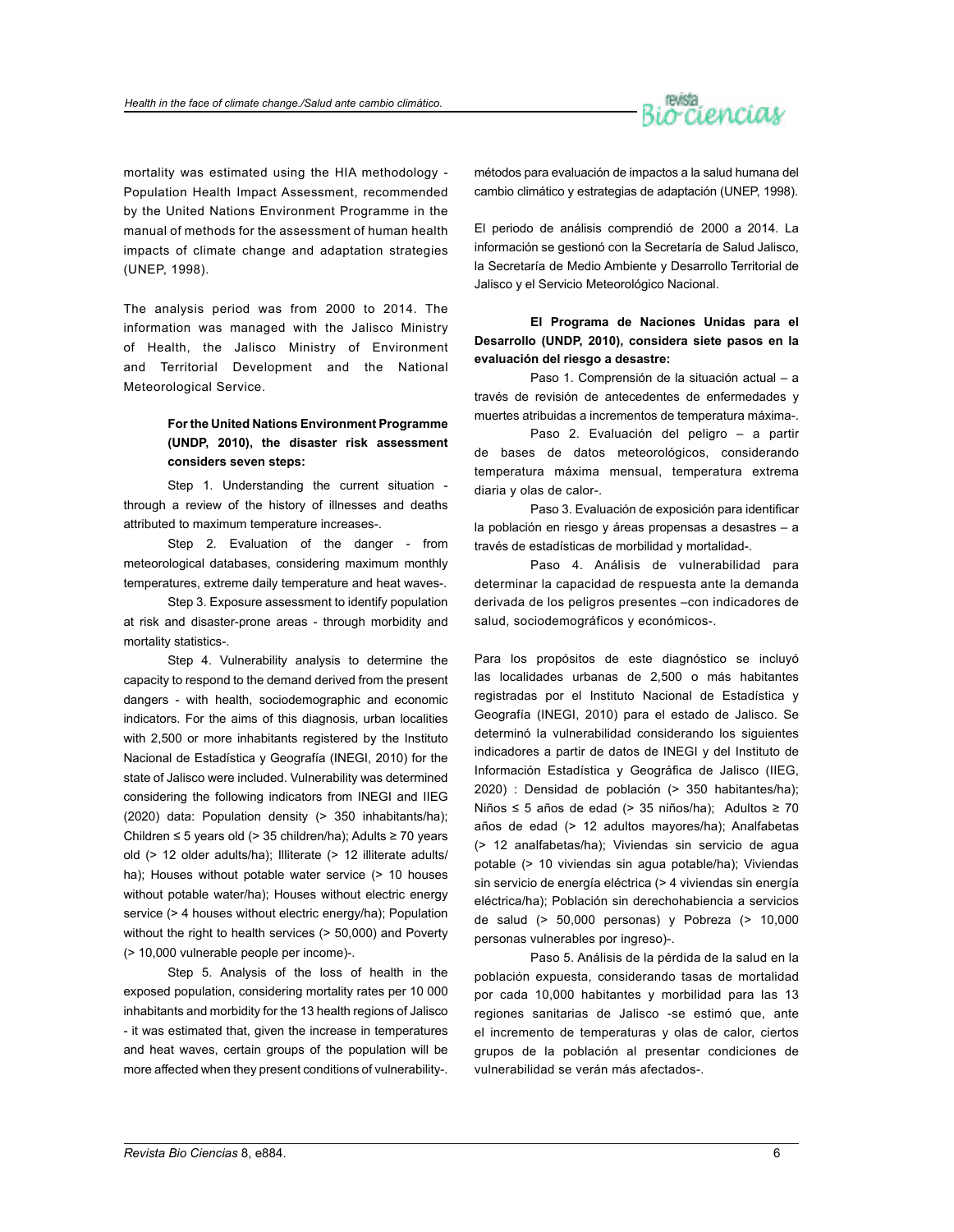

Step 6. Identify the risk reduction capacity - resulting from comparing the demand for care in a disaster (in this work it is referred to the increase in temperature) in a given population (urban localities of 2 500 or more inhabitants) in relation to the capacity that is available in health services coverage (health services beneficiaries)-.

Step 7. Formulation of strategies and action plans for the reduction of health losses (adaptation) review of national and state plans and strategies-.

#### **Descriptive measures**

Rate, Proportion, Mean, Attributable Risk, Correlation Coefficient, and Analysis of Variance.

#### **Basic information**

Morbidity and mortality databases (2000-2014) from the Jalisco Ministry of Health (Secretaría de Salud Jalisco, 2015); Data from the Population Census: Total Population 2000 to 2015, urban localities equal to or greater than 2,500 inhabitants of the state of Jalisco, from the National Institute of Statistics and Geography (INEGI, 2010); Meteorological data from 1965 to 2013 ERIC III from the Mexican Institute of Water Technology - Ministry of the Environment and Natural Resources (IMTA-SEMARNAT, 2013). Meteorological data from 1970 to 2014 from the Institute of Astronomy and Meteorology of the University of Guadalajara (IAM/UDG, 2015); Atmospheric monitoring data from 2000 to 2014 from the Ministry of Environment and Territorial Development of the State of Jalisco (SEMADET, 2020).

#### **Evaluation criteria**

For the meteorological data it was considered as a quality criterion that the station was located within the urban area and that it had continuous data in 80 % or more of the days of the study period. For mortality data, the causes were considered in the International Statistical Classification of Diseases and Related Health Problems, Tenth Revision -CIE 10- (OPS, 2018), avoiding those included in the "garbage code" list (Naghavi *et al.*, 2010), that is, with an identification of ill-defined, unspecific causes or those that cannot be considered as basic causes of death.

#### **Reliability Criteria**

With respect to the definition and association of variables, a review of institutional sources such as the World Health Organization (WHO, 2021), the United

Paso 6. Identificar la capacidad de reducción de riesgos -resultante de comparar las demandas de atención que se reclama en un desastre (en este trabajo es referido al incremento de temperatura) en una población determinada (en este caso los asentamientos humanos en Jalisco) en relación a la oferta que se dispone de cobertura de servicios de salud (derechohabiencia)-.

Paso 7. Formulación o revisión de estrategias y planes de acción para la reducción de pérdidas en salud (adaptación) –revisión de planes y estrategias nacionales y estatales-.

#### **Medidas descriptivas**

Tasa, Proporción, Media, Riesgo Atribuible, Coeficiente de Correlación y Análisis de Varianza.

#### **Información básica**

Bases de datos de morbilidad y mortalidad (2000- 2014) de la Secretaría de Salud Jalisco (2015). Datos del Censo de Población: Población Total 2000 al 2015, localidades urbanas igual o mayores a 2,500 habitantes del estado de Jalisco, del Instituto Nacional de Estadística y Geografía (2010). Datos meteorológicos de 1965 al 2013 del Instituto Mexicano de Tecnología del Agua-Secretaría de Medio Ambiente y Recursos Naturales (2013). Datos meteorológicos de 1970 a 2014 del Instituto de Astronomía y Meteorología de la Universidad de Guadalajara (2015); Datos de monitoreo atmosférico de 2000 a 2014 de la Secretaría de Medio Ambiente y Desarrollo Territorial del Estado de Jalisco (2020).

#### **Criterios de evaluación**

Para los datos meteorológicos se consideró como criterio de calidad el que la estación estuviera ubicada dentro de la zona urbana y que tuviera datos continuos en el 80 % o más de los días del periodo de estudio. Para los datos de mortalidad se consideró las causas en la Clasificación Estadística Internacional de Enfermedades y Problemas Relacionados con la Salud, Décima Revisión -CIE 10- (OPS, 2018), evitando las incluidas en la lista de "garbage code" (Naghavi *et al.*, 2010) es decir con una identificación de causas mal definidas, inespecíficas o aquellas que no pueden ser consideradas como causa básica de muerte.

#### **Criterios de Confiabilidad**

Con respecto a la definición y a la asociación de variables, se consideró una revisión de fuentes institucionales como la Organización Mundial de la Salud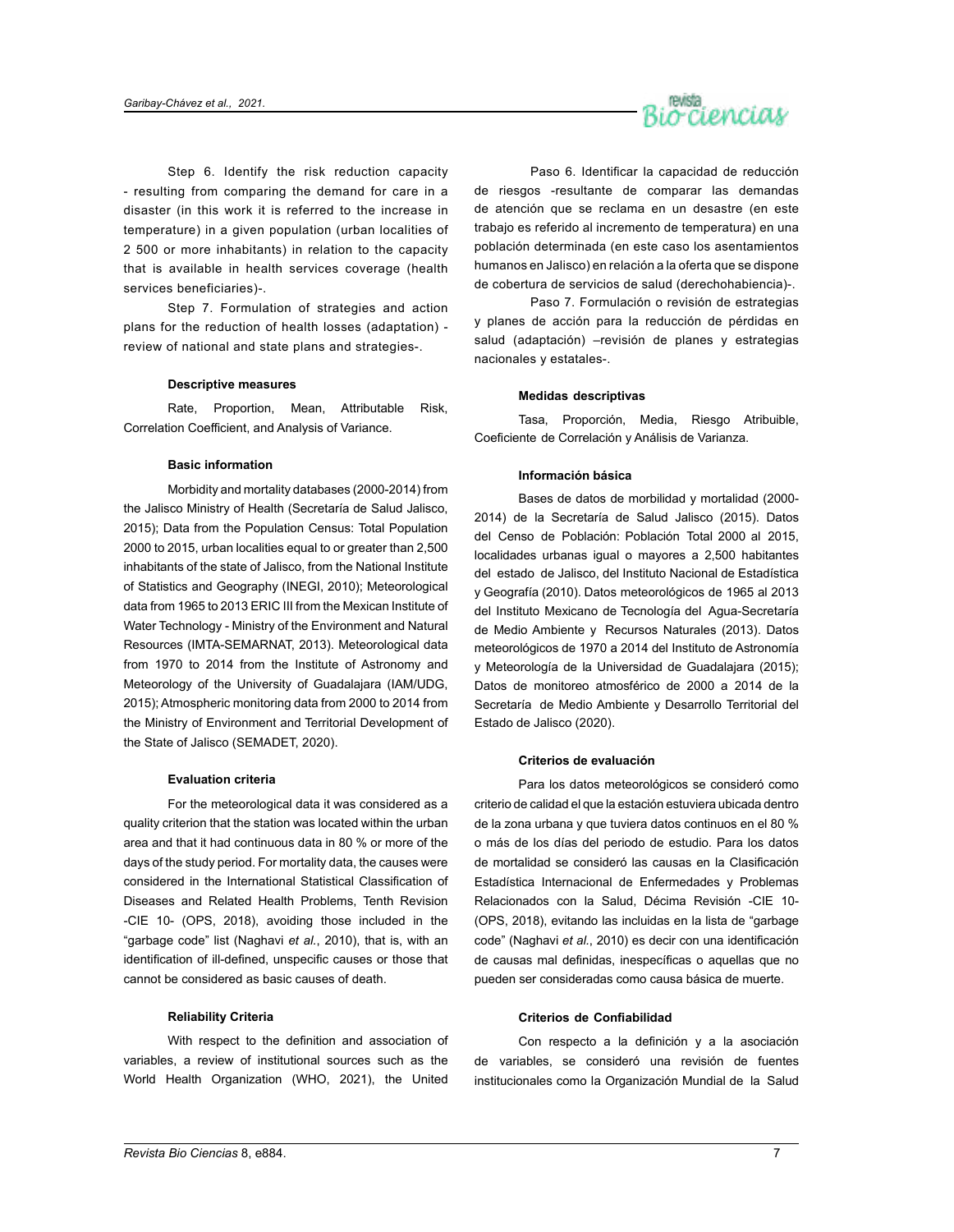

Nations Environment Programme (UNEP, 2021) and the Center for Disease Control and Prevention (CDC, 2019) was considered; in addition to research journals with high visibility that address the issue of temperature, climate change and health: Environmental Health Perspectives and Epidemiology (Table 1).

#### **Validity**

The vulnerability assessment considered the methodological contributions of the World Health Organization, the United Nations Development Programme, the United Nations Environment Programme, the World Meteorological Organization, and the Social Studies Network on Disaster Prevention in Latin America (LA RED).

(WHO, 2021), el Programa de Naciones Unidas para el Medio Ambiente (UNEP, 2021) y el Centers for Disease Control and Prevention (CDC, 2019); además de revistas de investigación con alta visibilidad que abordan el tema de cambio climático y salud: Environmental Health Perspectives y Epidemiology (Tabla 1).

#### **Validez**

La evaluación de la vulnerabilidad consideró las aportaciones metodológicas de la Organización Mundial de la Salud, el Programa de Naciones Unidas para el Desarrollo, el Programa de Naciones Unidas para el Medio Ambiente, la Organización Meteorológica Mundial y la Red de Estudios Sociales en Prevención de Desastres en América Latina (LA RED).

| <b>Results and Discussion</b>           | Resultados y Discusión                                 |  |  |  |
|-----------------------------------------|--------------------------------------------------------|--|--|--|
|                                         | Evaluación del peligro                                 |  |  |  |
| <b>Hazard assessment</b>                | Analizando la temperatura máxima de 30 años            |  |  |  |
| Analyzing the maximum temperature of 30 | (1970-1999) en los sitios de mayor concentración de la |  |  |  |

#### **Tabla 1. Matriz de variables y su operacionalización. Table 1. Matrix of variables and their operationalization.**

| Conceptual variables*                                                                                                                                                                                                                           | Operational<br>definition            | <b>Scales of measurement</b>                                    |  |  |  |
|-------------------------------------------------------------------------------------------------------------------------------------------------------------------------------------------------------------------------------------------------|--------------------------------------|-----------------------------------------------------------------|--|--|--|
| Heat Wave. A long-lasting period with extremely high surface<br>temperature.                                                                                                                                                                    | Heat wave duration.                  | Number of consecutive<br>days.                                  |  |  |  |
| Peak Temperature. Manifestation of higher temperatures produced<br>by changes in the course of the seasons.                                                                                                                                     | Maximum<br>temperature<br>reached.   | Temperature<br>the<br>on<br>Celsius scale                       |  |  |  |
| Cardiovascular Diseases. Pathological conditions involving the<br>cardiovascular system including the heart; the blood vessels; or                                                                                                              | Daily mortality                      | Number                                                          |  |  |  |
| the pericardium.                                                                                                                                                                                                                                | Increased morbidity<br>and mortality | Rates, average,<br>proportion, incidence.                       |  |  |  |
| Communicable Diseases. An illness caused by an infectious agent                                                                                                                                                                                 | Daily mortality                      | Number                                                          |  |  |  |
| or its toxins that occurs through the direct or indirect transmission<br>of the infectious agent or its products from an infected individual or<br>via an animal, vector or the inanimate environment to a susceptible<br>animal or human host. | Increased morbidity<br>and mortality | Rates, average,<br>proportion, incidence.                       |  |  |  |
| Mortality. All deaths reported in a given population.                                                                                                                                                                                           | All-cause mortality.                 | Annual all-cause<br>mortality rate (per<br>10,000 inhabitants). |  |  |  |
| Morbidity. The proportion of patients with a particular disease<br>during a given year per given unit of population.                                                                                                                            | Registered patients<br>per year      | Number of new cases of<br>a disease                             |  |  |  |

\*Source: BIREME (2020).

<sup>\*</sup>Fuente: BIREME (2020).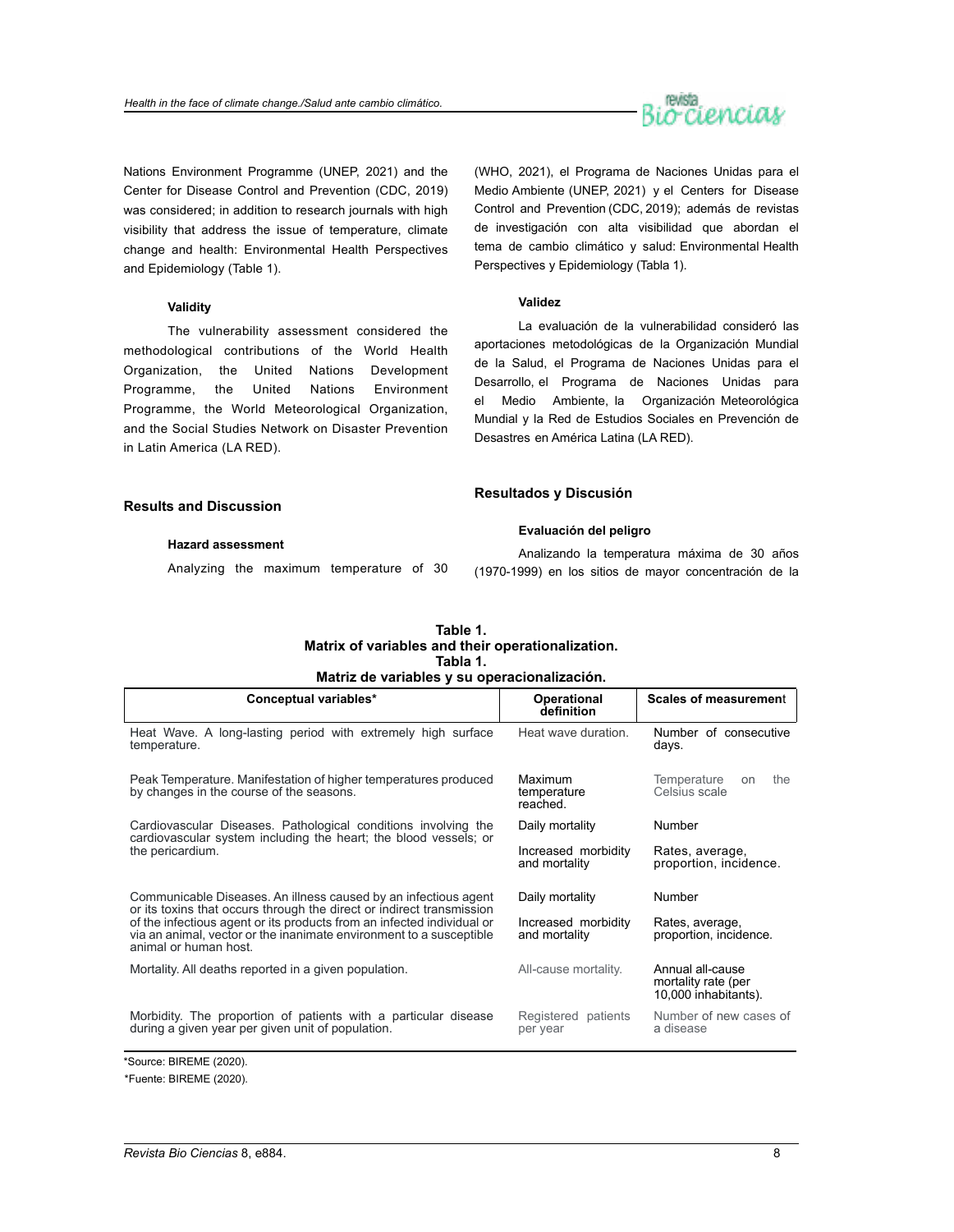

years (1970-1999) in the sites of greater concentration of the population of the state, it was observed that the monthly normal of maximum temperature presented its higher values in the months of April and May with greater probability of presence of temperatures of risk to the health, with data above 29 °C. The risk season has been extended in the period 2000-2015 from two to four months: March, April, May and June.

The years 2002 and 2003 presented the greatest positive anomaly of maximum temperatures above 3 °C, while 2004 registered the smallest value with a positive anomaly of 0.1 °C. The highest positive anomaly of maximum monthly temperature for the month of March was 4.8 °C in 2002; April 4.6 °C in 2001; 3.8 °C for May 2003 and 3.7 °C for June 2005. It is noteworthy that the highest temperature anomaly in 2002 and the lowest in 2004 was found in all the local weather stations with data that meet quality criteria located within urban areas.

For the daily extreme temperature evaluation, the two record years of positive maximum temperature anomaly (2002 and 2003) were analyzed, where the highest average correlation between maximum temperature and mortality from cardiovascular diseases was obtained at 36 °C (97th percentile), with a correlation of 0.34, indicating that exposure to these temperatures determines an increase in mortality from this cause, by 11 %.

From 2000-2014, heat waves occurred in 87 % of the years analyzed; in 2004 and 2014 they did not occur. Of the years with heat waves, in 54 % of them the maximum temperature was less than 36 °C, being the years from 2006 to 2010, 2012 and 2013.

The greatest estimated risk occurred in 46 % of the years with heat waves with extreme temperatures of 36 °C or more. The year 2002 recorded two heat waves, one of 27 days (April 17 to May 13) and another of 7 days (May 20 to 26); followed by 2001 with a 24-day wave (April 1 to 24); 2003 with 23 days (May 1 to 23); 2011 with 20 days (May 12 to 31); 2000 with 15 days (April 17 to May 1) and 2005 with 11 days (June 1 to 11).

#### **Exposure assessment and population at risk**

Gender differences were found with respect to heat exposure and death from cardiovascular

población del estado se observó que la normal mensual de temperatura máxima presentó sus valores mayores en los meses de abril y mayo con mayor probabilidad temperaturas de riesgo a la salud, con datos mayores a 29 °C. La temporada de riesgo se ha ampliado en el periodo 2000 – 2015 al doble de meses: marzo, abril, mayo y junio.

Se identificó que los años 2002 y 2003 presentaron la mayor anomalía positiva de temperaturas máximas arriba de 3 °C, mientras que el valor menor fue en el 2004 con una anomalía positiva de 0.1 °C. La mayor anomalía positiva de temperatura máxima mensual para el mes de marzo fue de 4.8 °C en 2002; de abril 4.6 °C en 2001; 3.8 °C para mayo de 2003 y 3.7 °C para junio de 2005. Llama la atención que la mayor anomalía de temperatura en 2002 y la menor en 2004 se presentaron en todas las estaciones meteorológicas de Jalisco con datos que cumplen con criterios de calidad ubicadas dentro de zonas urbanas.

Para la evaluación de temperatura extrema diaria, se analizaron los dos años récord de anomalía positiva de temperatura máxima (2002 y 2003), donde se obtuvo la mayor correlación promedio entre temperatura máxima y mortalidad por enfermedades cardiovasculares con 36 °C (percentil 97), con una correlación de 0.34, lo que indica que exponerse a esas temperaturas determina un aumento de la mortalidad por esta causa, en un 11 %.

Durante el periodo 2000 – 2014 se presentaron olas de calor en el 87 % de los años analizados, siendo 2004 y 2014 donde no se registraron. De los años con olas de calor, en el 54 % de éstos, la temperatura máxima fue menor a 36 °C siendo los años de 2006 a 2010, 2012 y 2013.

El mayor peligro estimado se presentó en el 46 % de los años con presencia de olas de calor con temperaturas extremas de 36 °C o más. El año 2002 registró dos olas de calor, una de 27 días (17 de abril al 13 de mayo) y otra de 7 días (20 al 26 de mayo); siguió 2001 con una ola de 24 días (01 al 24 de abril); 2003 con 23 días (1 al 23 de mayo); 2011 con 20 días (12 al 31 de mayo); 2000 con 15 días (17 abril al 01 de mayo) y 2005 con 11 días de duración (01 al 11 de junio).

#### **Evaluación de exposición y población en riesgo**

Se encontraron diferencias de género respecto a la exposición al calor y muerte por enfermedades cardiovasculares, con un mayor riesgo relativo en el género masculino (5.57) en relación al femenino (4.91).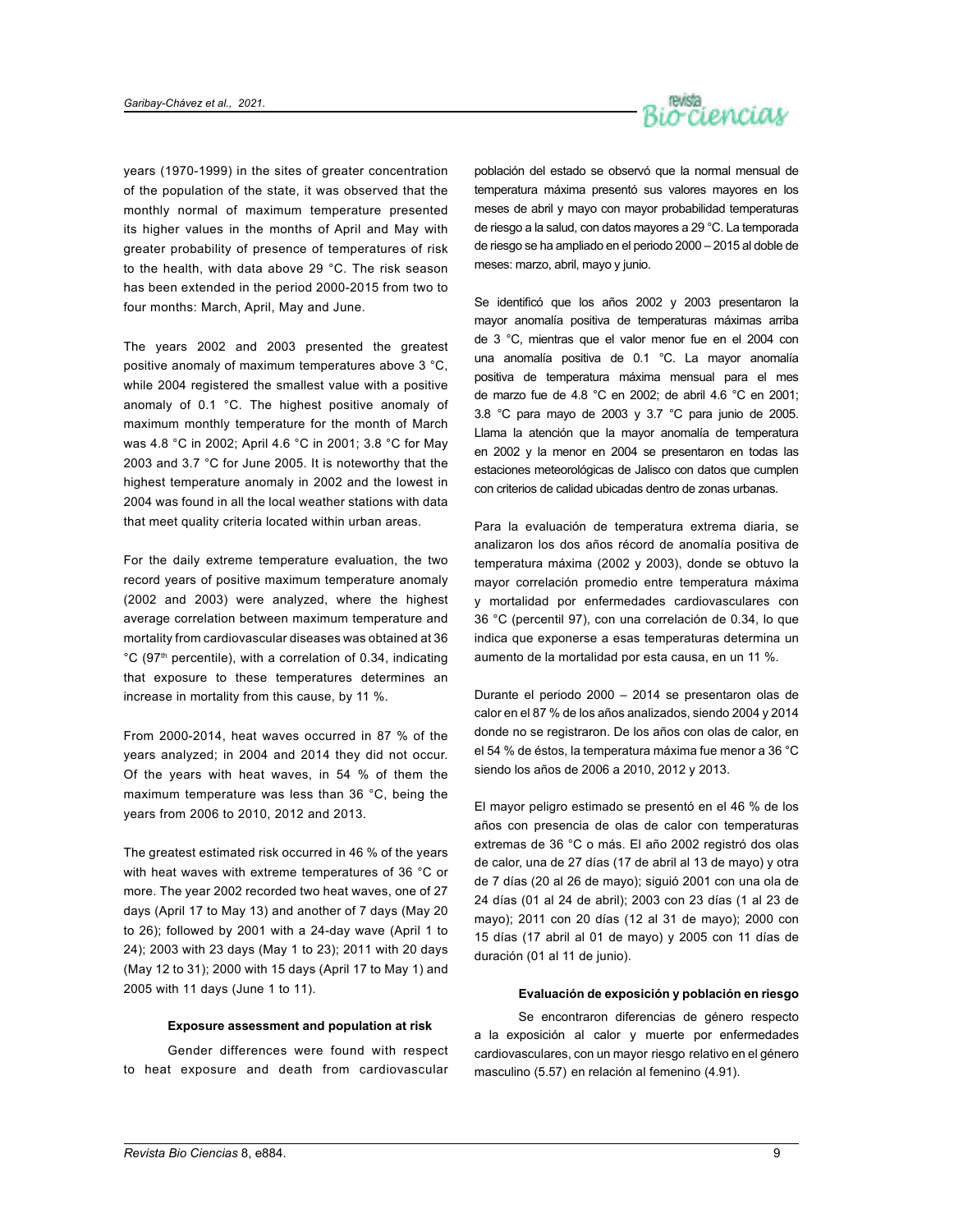

disease, with a higher relative risk for males (5.57) than females (4.91).

#### **Vulnerability analysis**

Jalisco has 70 895 hectares with predominant use of human settlements, in which 87 % of the state population is concentrated, 60.3 % resides in the metropolitan area of Guadalajara (Guadalajara, Zapopan, Tlaquepaque, Tonalá, El Salto, Tlajomulco de Zúñiga and Ixtlahuacán de los Membrillos).

Of all the locations analyzed, those referred to the Guadalajara metropolitan area are those that show critical conditions in all the vulnerability indicators, so in terms of this methodology the most vulnerable settlements could be considered.

Vulnerability in the high category is found in the following municipalities/indicator:

By high population density: Guadalajara, Zapopan, Tlaquepaque, Tlajomulco de Zúñiga, El Salto, Tonalá, Lagos de Moreno and Puerto Vallarta.

Children ≤5 years old: Guadalajara, Tlaquepaque, Zapopan, Tonalá, Puerto Vallarta and Tlajomulco de Zúñiga.

Adults ≥70 years old: Guadalajara, Zapopan, Lagos de Moreno, Tlaquepaque and Jalostotitlán.

Illiterate: Guadalajara, Zapopan, Tlaquepaque, Tonalá, Puerto Vallarta.

Houses without drinking water service: Tonalá, Zapopan, Tlaquepaque, El Salto.

Homes without electricity service: Tonalá, Zapopan, Tlaquepaque, Puerto Vallarta and La Barca.

Population without the benefit of health services: Guadalajara, Zapopan, Tlaquepaque, Tonalá, Puerto Vallarta and El Salto.

Poverty: Guadalajara, Zapopan, Tlaquepaque, Tlajomulco de Zúñiga, Tonalá, Puerto Vallarta and Lagos de Moreno.

The above confirms that the greatest vulnerability in Jalisco is presented in its most critical condition in the metropolitan municipalities, which coincides with the importance being given at a global level to generate better adaptation measures to face climate change and climate variability, prioritizing the cities, first because the greatest amount of population is concentrated in them; They exhibit growth dynamics without planning and evaluation of the impact of the risks to health and life that this generates, they show the greatest number of people without coverage of basic services and poverty, and the response capacities

#### **Análisis de vulnerabilidad**

Jalisco tiene 70,895 hectáreas con uso predominante de asentamientos humanos, en los cuales se concentra el 87 % de la población del estado, el 60.3 % reside en el área metropolitana de Guadalajara (Guadalajara, Zapopan, Tlaquepaque, Tonalá, El Salto, Tlajomulco de Zúñiga e Ixtlahuacán de los Membrillos).

De todas las localidades analizadas, las referidas al área metropolitana de Guadalajara son las que muestran condiciones críticas en todos los indicadores de vulnerabilidad, por lo que en términos de esta metodología se podrían considerar los asentamientos más vulnerables.

La vulnerabilidad en categoría alta se encuentra en los siguientes municipios/indicador: Por alta densidad de población: Guadalajara, Zapopan, Tlaquepaque, Tlajomulco de Zúñiga, El Salto, Tonalá, Lagos de Moreno y Puerto Vallarta.

Niños ≤ 5 años de edad: Guadalajara, Tlaquepaque, Zapopan, Tonalá, Puerto Vallarta y Tlajomulco de Zúñiga.

Adultos ≥ 70 años de edad: Guadalajara, Zapopan, Lagos de Moreno, Tlaquepaque y Jalostotitlán.

Analfabetas: Guadalajara, Zapopan, Tlaquepaque, Tonalá, Puerto Vallarta.

Viviendas sin servicio de agua potable: Tonalá, Zapopan, Tlaquepaque, El Salto.

Viviendas sin servicio de energía eléctrica: Tonalá, Zapopan, Tlaquepaque, Puerto Vallarta y La Barca.

Población sin derechohabiencia a servicios de salud: Guadalajara, Zapopan, Tlaquepaque, Tonalá, Puerto Vallarta y El Salto.

Pobreza: Guadalajara, Zapopan, Tlaquepaque, Tlajomulco de Zúñiga, Tonalá, Puerto Vallarta y Lagos de Moreno.

Lo anterior confirma que la mayor vulnerabilidad en Jalisco se presenta en su condición más crítica en los municipios metropolitanos, lo cual coincide con la importancia que se está dando a nivel global de generar mejores medidas de adaptación para enfrentar el cambio climático y la variabilidad climática priorizando las ciudades, primero porque en ellas se concentra la mayor cantidad de población; exhiben dinámicas de crecimiento sin planeación y evaluación del impacto de los riesgos a la salud y a la vida que esto genera, muestran el mayor número de personas sin cobertura de servicios básicos y marginación, y las capacidades de respuesta a nivel individual e institucional no están siendo suficientes frente a las demandas relacionadas al cambio climático.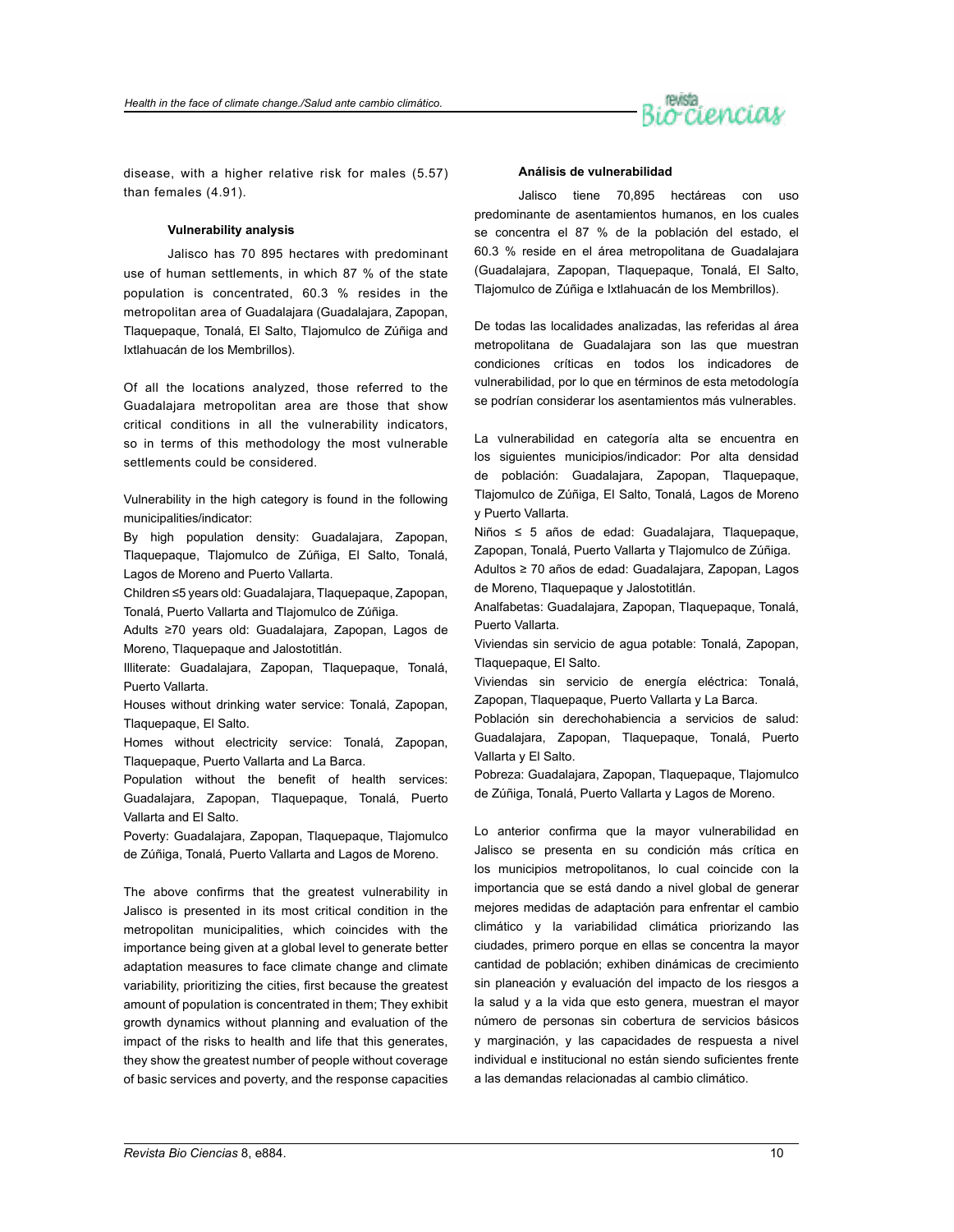



#### **Figura 1. Comportamiento de tasa de mortalidad anual por cada 10,000 habitantes en Jalisco durante 2000-2014. Figure 1. Annual mortality rate behavior per 10 000 inhabitants in Jalisco during 2000-2014.**

Fuente: Elaboración propia a partir de datos de la Secretaría de Salud Jalisco (2015). Source: Own elaboration from data of the Jalisco Ministry of Health (Secretaría de Salud Jalisco, 2015).

at the individual and institutional levels are not being sufficient to face the demands related to climate change.

#### **Analysis of the loss of health in the exposed population**

### **Mortality**

Considering the annual mortality rate in Jalisco in the period of study (2000-2014), it can be noted that the years 2002 and 2003 are above the trend and that 2004 shows a considerable decrease. During this period, an increase in mortality rates was observed, from 46 to 51 deaths per 10,000 inhabitants.

The Figure 1 confirms that the annual mortality rate was higher than the trend line in the three years with positive maximum temperature anomalies with values above 2.5 °C, while in the years with anomalies <1 °C, it was below the trend line. Given the trend scenarios of climate change where positive maximum temperature anomalies will be seen more frequently, it is expected that there will be an increase in mortality rates in Jalisco.

### **Morbidity**

Determination of the health burden of climatesensitive diseases or events, taking into account the locations most vulnerable to maximum temperature increases.

#### **Análisis de la pérdida de la salud en la población expuesta**

#### **Mortalidad**

Considerando la tasa de mortalidad anual en Jalisco en el periodo de estudio (2000-2014), se puede notar que los años 2002 y 2003 están por arriba de la tendencia y que el 2004 muestra una disminución considerable. En este periodo se observó un incremento de las tasas de mortalidad, que pasó de 46 a 51 muertes por cada 10,000 habitantes.

En la Figura 1 se confirma que la tasa de mortalidad anual fue mayor que la línea de tendencia en los tres años con anomalía positiva de temperaturas máximas con valores arriba de los 2.5 °C, mientras que, en los años con anomalía <1 °C, estuvo por debajo de la línea de tendencia. Ante los escenarios tendenciales de cambio climático donde las anomalías positivas de temperaturas máximas se verán con mayor frecuencia, se espera exista un incremento en las tasas de mortalidad en Jalisco.

#### **Morbilidad**

Determinación de la carga sanitaria de las enfermedades o eventos sensibles a los efectos del clima, teniendo en cuenta las poblaciones más vulnerables a los incrementos de temperatura máxima.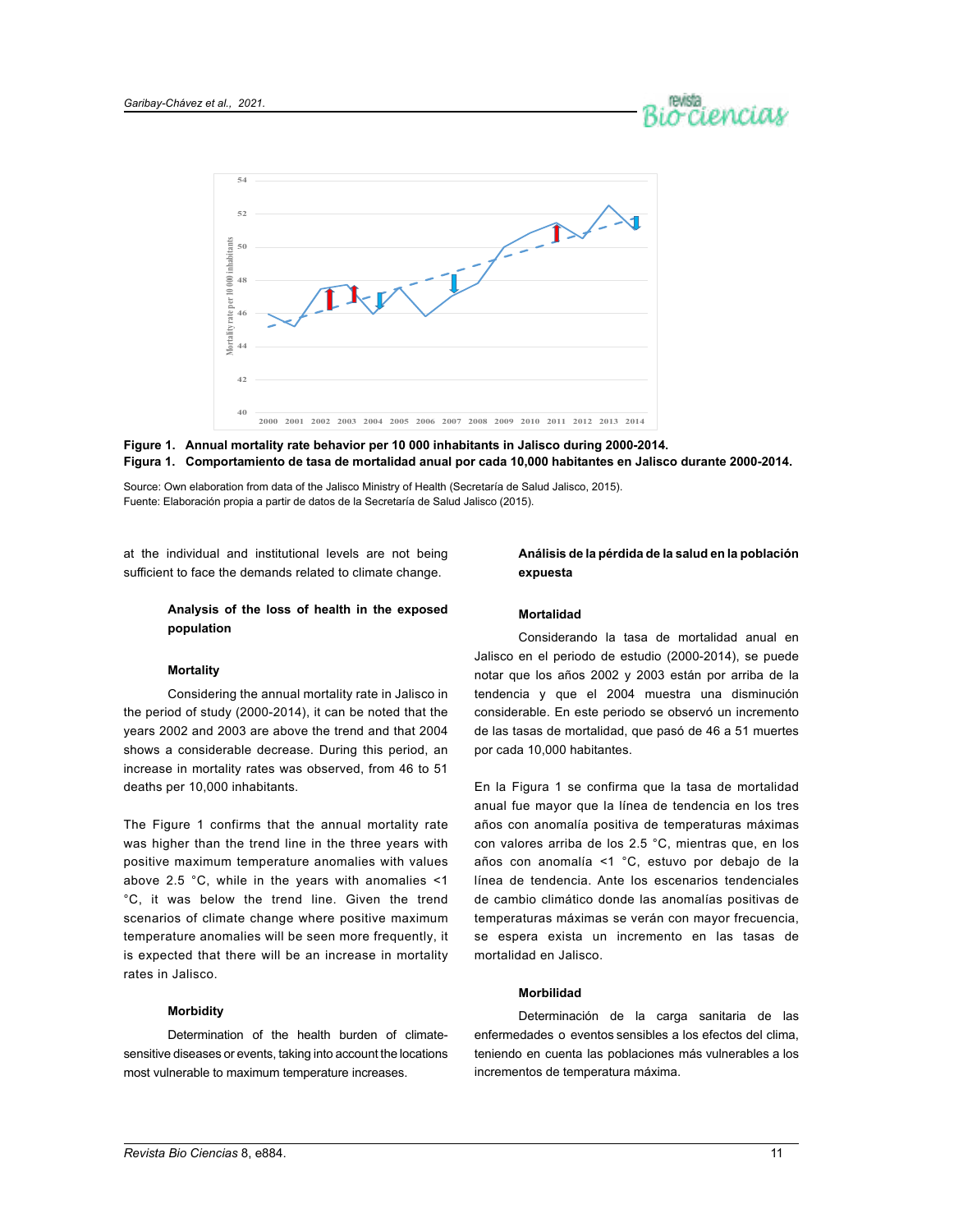

| Table 2.                                                                                                              |
|-----------------------------------------------------------------------------------------------------------------------|
| Cases of illnesses that present a greater sensitivity to anomalies                                                    |
| of maximum temperatures in Guadalajara.                                                                               |
| Tabla 2.                                                                                                              |
| Casos de enfermedades que presentan una mayor sensibilidad a las<br>anomalías de temperaturas máximas en Guadalajara. |
|                                                                                                                       |

|                                                                                |         | Years with positive temperature anomaly |         | Years with normal temperature |         |         |  |
|--------------------------------------------------------------------------------|---------|-----------------------------------------|---------|-------------------------------|---------|---------|--|
| <b>Illnesses</b>                                                               | 2002    | 2003                                    | 2011    | 2004                          | 2007    | 2014    |  |
| Intestinal infections by<br>other<br>organisms<br>and<br>those poorly defined. | 137 143 | 127 778                                 | 130 016 | 110 831                       | 108 586 | 120 319 |  |

Source: Own elaboration from the morbidity database, Department of Epidemiology, Jalisco Ministry of Health, 2000-2014 (Secretaría de Salud Jalisco, 2015).

Fuente: Elaboración propia a partir de la base de datos de morbilidad, Departamento de Epidemiología, Secretaria de Salud Jalisco, 2000- 2014 (2015).

In Table 2 it is noticeable how the intestinal infections by other organisms and the poorly defined ones (A04- Other intestinal bacterial infections-; A08- Intestinal infections due to viruses (except rotavirus) and other specified organisms- and A09- Diarrhea and gastroenteritis of presumed infectious origin-.) follow a pattern where the highest medical consultations occur in years with positive maximum temperature anomaly, which is very different in years close to normal.

To confirm the statistical significance of this difference between abnormalities, analysis of variance (ANOVA) was performed for all health regions by studying the pattern of En la Tabla 2 es notorio cómo las Infecciones intestinales por otros organismos y las mal definidas (A04-Otras infecciones intestinales bacterianas-; A08- Infecciones intestinales debidas a virus (excepto rotavirus) y otros organismos especificados- y A09 -Diarrea y gastroenteritis de presunto origen infeccioso**-.**) siguen un comportamiento donde las mayores consultas se dan en los años con anomalía positiva de temperatura máxima, lo que es muy diferente en los años cercanos a la normalidad.

Para confirmar la significancia estadística de esta diferencia entre anomalías, se realizó el análisis de varianza (ANOVA) para todas las regiones sanitarias estudiando el patrón de las infecciones intestinales. La Región 13 – Guadalajara-

| Table 3.                                                                                |  |  |  |  |  |
|-----------------------------------------------------------------------------------------|--|--|--|--|--|
| Differences in the number of consultations for intestinal infections by other organisms |  |  |  |  |  |
| and those poorly defined in years with differences in temperature anomalies.            |  |  |  |  |  |
| Tabla 3.                                                                                |  |  |  |  |  |

**Diferencias de número de consultas por infecciones intestinales por otros organismos y las mal definidas en años con diferencias de anomalías de temperatura.**

| Sanitary<br>Region | Positive temperature anomaly |           |        |        | Normal temperature |           |        |        | Ratio<br>of<br>variances |
|--------------------|------------------------------|-----------|--------|--------|--------------------|-----------|--------|--------|--------------------------|
|                    | Mean                         | <b>SD</b> | Min    | Max    | Mean               | <b>SD</b> | Min    | Max    |                          |
| Guadalajara        | 131646                       | 3993      | 127778 | 137143 | 113245             | 5085      | 108586 | 120319 | $16.20*$                 |
| Tonalá             | 21643                        | 962       | 20593  | 22917  | 17932              | 1235      | 16932  | 19672  | $11.23*$                 |
| Zapopan            | 38872                        | 4002      | 33369  | 42768  | 33610              | 949       | 32346  | 34633  | 3.27                     |
| Tlaquepaque        | 21435                        | 4085      | 16050  | 25940  | 19465              | 1766      | 16984  | 20948  | 0.39                     |

Source: Own elaboration from the morbidity database, Department of Epidemiology, Jalisco Ministry of Health, 2000-2014 (Secretaría de Salud Jalisco, 2015).

Fuente: Elaboración propia a partir de la base de datos de morbilidad, Departamento de Epidemiología, Secretaria de Salud Jalisco, 2000- 2014 (Secretaría de Salud Jalisco, 2015).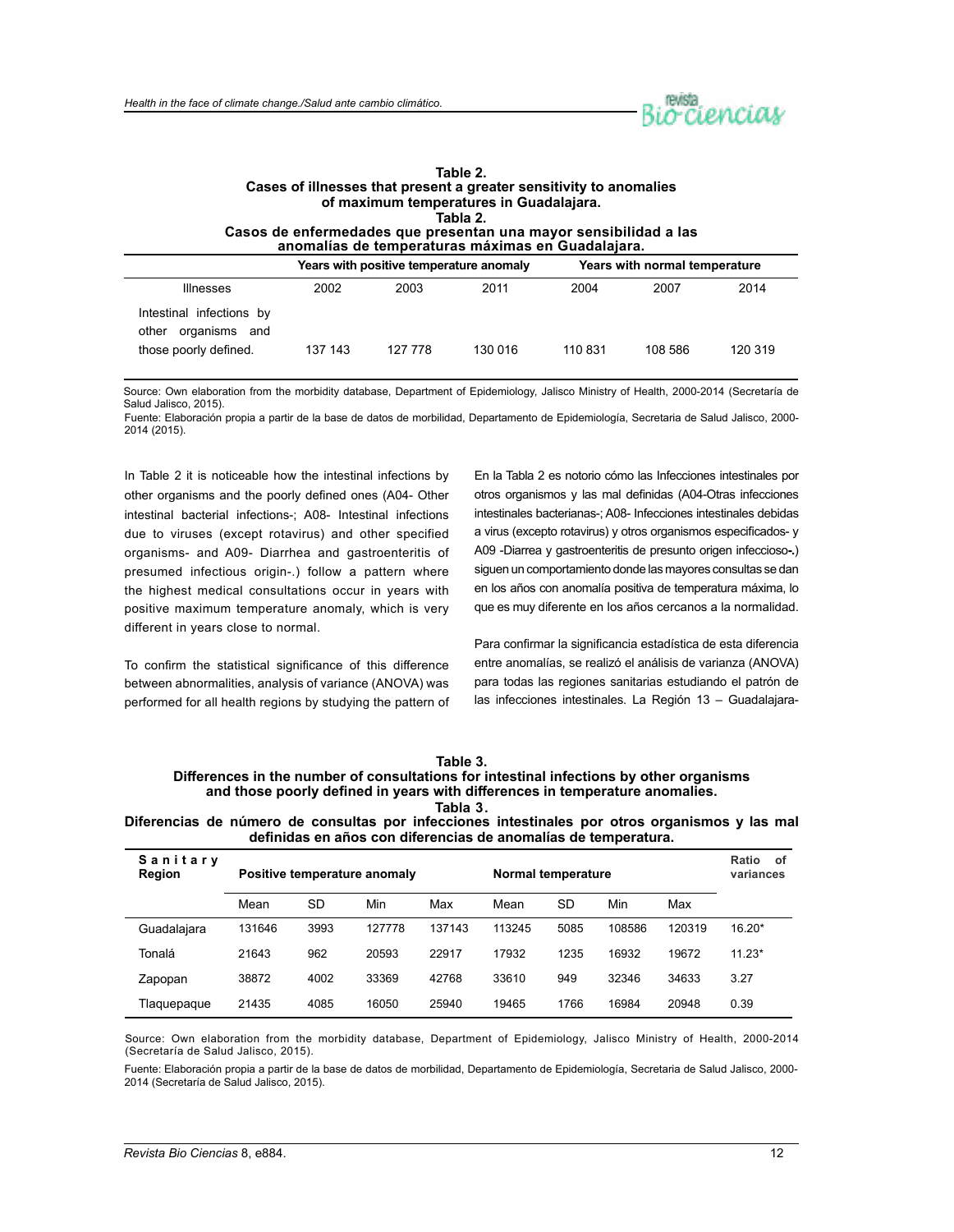

intestinal infections. The Region 13 - Guadalajara- resulted with the highest statistical significance, followed by the Region 11 -Tonalá-, also with significant differences.

The Guadalajara sanitary region presented an annual difference of 18,400 medical consultations for intestinal infections in years with positive anomaly >2.5 °C with respect to those that registered <1 °C (which represented more than 50 consultations per day), and the Tonalá region with a difference of 3,711 medical consultations for intestinal infections per year (on average 10 additional consultations per day) (Table 3).

It is important to consider that in the assessment of risk of disease burden, intestinal infections are related to exposure to contaminated water, this is important, because the years that had the greatest positive anomaly of maximum temperature, were also years with more intense rainfall which causes flooding. Furthermore, in the case of the Tonalá Region, it is one with the highest indexes of surface water contamination.

To separate the effect of both phenomena (temperature and intensity of rain), the ANOVA was calculated considering only the hot months, without rain (April-June), finding a statistical significance (ratio of variances: 20.83).

Even if there is no statistical significance to consider that climate change is influencing the increase of other diseases, it is important to continue with prevention and monitoring measures for some groups of diseases, for example, vector-borne diseases. Several studies have shown that mosquitoes are extremely sensitive vectors to climate change. In 2009, Guadalajara registered 4,045 confirmed cases of dengue, one of the highest in the country, in a period from May 10 to December 19, with most cases occurring between August 23 and September 12. In 2019, this phenomenon occurred again and according to data from the Ministry of Health, Jalisco topped the list nationally for dengue cases with 11,727 cases (incidence of 141/100,000 inhabitants) (Secretaría de Salud, 2020). But perhaps most importantly, it is recognized that in temperatures higher than 13 °C mosquitoes hatch (Hopp & Foley, 2001). This is important, if we consider that the minimum

resultó con la mayor significancia estadística, seguido por la Región 11 -Tonalá-, también con diferencias significativas.

La región sanitaria Guadalajara presentó una diferencia anual de 18,400 consultas por infecciones intestinales (lo que representó más de 50 consultas por día) en años con anomalía positiva > 2.5 °C con respecto a los < 1°C, y la región Tonalá con una diferencia de 3,711 consultas por infecciones intestinales anuales (en promedio 10 consultas por día adicionales) (Tabla 3).

Es importante considerar que en la evaluación de riesgo de carga de enfermedad, las infecciones intestinales están relacionadas con exposición a agua contaminada, esto es importante, pues los años que presentaron mayor anomalía positiva de temperatura máxima, también fueron años con mayores lluvias intensas lo que provoca inundaciones. Además en el caso de la Región Tonalá, es una con los mayores índices de contaminación en aguas superficiales.

Para separar el efecto de ambos fenómenos (temperatura e intensidad de la lluvia), se calculó el ANOVA considerando solo los meses de calor, sin lluvia (abril-junio), encontrándose una significancia estadística (razón de varianzas: 20.83).

Aun cuando no exista significancia estadística para considerar que el cambio climático está influyendo en el incremento de otras enfermedades, es importante continuar con medidas de prevención y monitoreo para algunos grupos de enfermedades, por ejemplo, las trasmitidas por vectores. Son diversos los estudios que fundamentan que los mosquitos son vectores extremadamente sensibles al cambio climático. En 2009, Guadalajara registró 4,045 casos confirmados de dengue, uno de los más altos en el país, en un periodo del 10 de mayo al 19 de diciembre, presentándose la mayoría de los casos entre el 23 de agosto al 12 de septiembre, en 2019 este fenómeno se volvió a presentar y de acuerdo con datos de la Secretaría de Salud, Jalisco encabezó la lista a nivel nacional por casos de dengue con 11,727 casos (incidencia de 141/100,000 habitantes) (Secretaría de Salud, 2020). Pero quizás lo más importante, es reconocer que en temperaturas mayores de 13 °C los mosquitos eclosionan (Hopp & Foley, 2001). Lo anterior resulta importante, si consideramos que las temperaturas mínimas en Guadalajara han ido en aumento, se tiene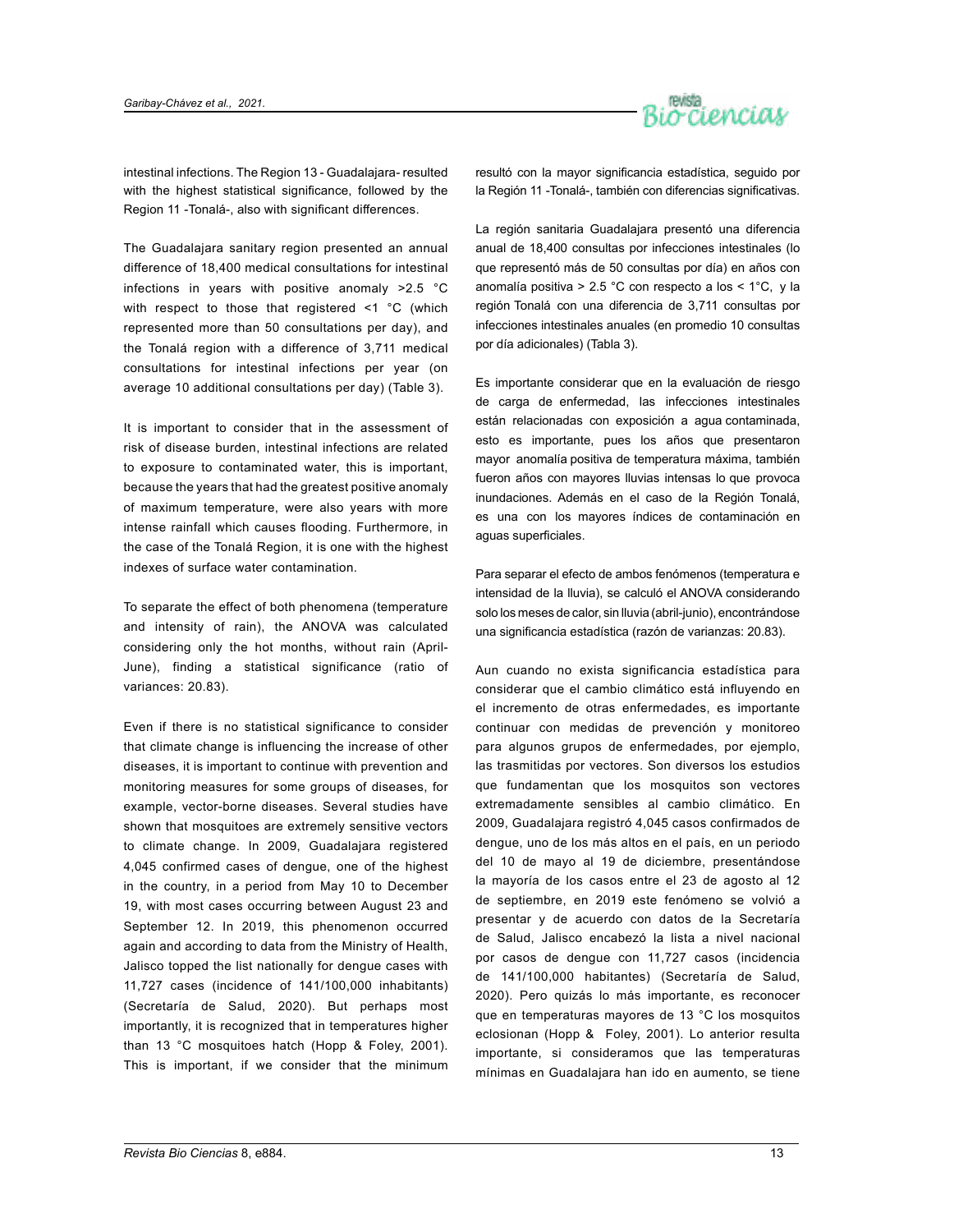



**Figure 2. Increase in minimum temperatures from the normal period 1970-1999 and average 2000-2014 in Guadalajara.**



temperatures in Guadalajara have been increasing, there is less cold, which represents an increase of 63 days per year with activity of the mosquito vector *Aedes aegypti* and the risk of exposure of the population.

#### **Identify risk reduction capacity**

In Jalisco it is identified in a trend scenario, that the increase of temperature (Figure 2) and heat waves, will cause an increase in mortality and morbidity, particularly those sensitive to changes in climate, such as cardiovascular diseases, intestinal infections by other organisms and poorly defined. Likewise, it is expected that those caused by vectors such as dengue fever will increase, including an increase in scorpion stings.

One way to reduce the risk is by decreasing the exposure of the population to dangerous temperatures, increasing information and knowledge of the effects that heat and climate changes have on health, risk communication, improving health protection against heat and climate variability through changes in behavior, food, technologies, constructions, green infrastructure, consumption patterns, cooling modules, public water troughs, surveillance, monitoring and research of diseases that are aggravated and triggered by heat,

menos frío, lo que ha incrementado en 63 el número de días al año con actividad del mosquito vector *Aedes aegypti* y el riesgo de exposición de la población.

#### **Identificar la capacidad de reducción de riesgos**

En Jalisco se identifica en un escenario tendencial, que el incremento de temperatura (Figura 2) y olas de calor, provocará aumento en mortalidad y morbilidad, en particular las sensibles a cambios en el clima, como las enfermedades cardiovasculares, infecciones intestinales por otros organismos y las mal definidas. Así mismo se prevén altas en las causadas por vectores como el dengue; inclusive un incremento en picadura de alacrán.

Una forma de reducir el riesgo es a partir de disminuir la exposición de la población a temperaturas de peligro, incrementando información y conocimientos de los efectos que el calor y los cambios del clima tienen sobre la salud, comunicación de riesgos, mejorar la protección de la salud ante el calor y la variabilidad del clima a través de cambios de comportamiento, alimentación, tecnologías, construcciones, infraestructura verde, patrones de consumo, módulos refrescantes, bebederos públicos. Vigilancia, monitoreo e investigación de enfermedades que se agravan y detonan con el calor ya que muchos países han incrementado la capacidad de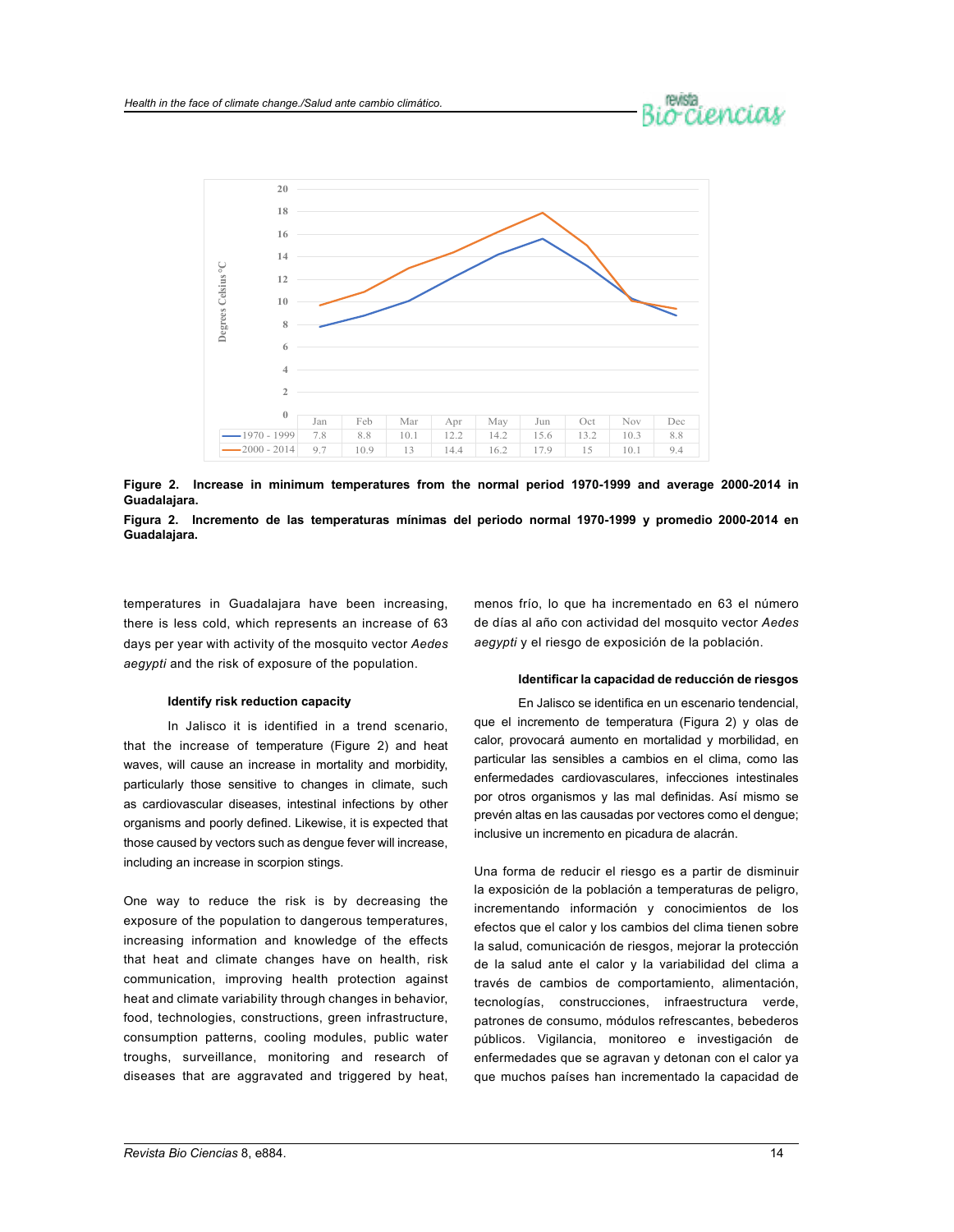

since many countries have increased the capacity to prevent diseases and deaths through decision-making based on information and knowledge, a greater interest in preparing human resources professionals in the health sector and public policies for risk reduction in the population and vulnerable sectors.

## **Formulation or review of strategies and action plans to reduce losses**

Under current conditions, it is considered that the health sector in Jalisco should prepare for emergencies that may occur in contexts of climate change, since there are precedents regarding some events related to vector diseases where the response capacity has been complicated by demand. Faced with critical increases in diseases, a rapid, organized and coordinated response is required from the health sector, in the surveillance and warning of those that present high sensitivity to heat or propagation, diagnosis, attention to medical consultations, emergencies and control of sensitive diseases, availability of medicines and infrastructure, and number of doctors, nurses and beds per inhabitant, professionalization and preparation of medical personnel to precise diagnosis of diseases and effects of heat, medical units, research centers and specialized laboratories, emergency planning of the sector and authorities, and early warning systems and risk communication strategies and for self-protection appropriate for the population. Reducing the risk of disasters requires a health sector that is prepared and committed to acting to prevent disease and anticipate deaths.

Jalisco agrees with the IPCC (2012), that the maximum temperature is recognized as a reference of high confidence of climate change, so it should be considered as an indicator for monitoring the health sector.

The male gender presented greater health effects related to exposure to extreme temperature, which coincides with the report made by the CDC in the United States of America during 1999-2003 (CDC, 2006) and Bai *et al.*  (2014) for China during 2011-2013.

The largest human settlements in Jalisco were found to be the most vulnerable in the state because of the high number of inhabitants exposed to the danger of extreme maximum temperatures, considering the indicators referred to: 1. Population density, as identified by Lavell prevenir enfermedades y muertes a partir de la toma de decisiones sustentadas en la información y conocimiento y un mayor interés por la preparación de los recursos humanos profesionales del sector salud y políticas públicas para la reducción de riesgos en la población y sectores vulnerables.

### **Formulación o revisión de estrategias y planes de acción de reducción de pérdidas**

En las condiciones actuales se considera que el sector salud en Jalisco deberá prepararse para las emergencias que pueden generarse en contextos de cambio climático, ya que existen antecedentes respecto a algunos eventos relacionados con las enfermedades vectoriales donde la capacidad de respuesta se ha complicado ante la demanda. Frente a los incrementos críticos de enfermedades se exige una respuesta rápida, organizada y coordinada del sector salud, en la vigilancia y la alerta de las que presentan alta sensibilidad al calor o propagación, el diagnóstico, la atención de consultas, emergencias y control de las enfermedades sensibles, disponibilidad medicamentos e infraestructura, número de médicos, enfermeras y camas por habitantes, profesionalización y preparación del personal médico para precisar diagnósticos de enfermedades y efectos del calor, unidades médicas, centros de investigación y laboratorios especializados, planificación de emergencias del sector y las autoridades, y sistemas de alerta temprana y estrategias de comunicación de riesgos y para la autoprotección adecuados para la población. Reducir el riesgo a desastres demanda un sector salud preparado y comprometido para prevenir enfermedades y anticipar muertes.

En Jalisco se encontró que la temperatura máxima debe ser considerada como un indicador para vigilancia del sector salud, coincidiendo con el IPCC (2012) que le reconoce como referente de alta confianza del cambio climático para Norteamérica.

El género masculino presentó mayores efectos en la salud relacionados a la exposición a temperatura extrema que coincide con el reporte realizado por el CDC en los Estados Unidos de América durante 1999-2003 (CDC, 2006) y para China durante 2011-2013 (Bai *et al.*, 2014).

Los mayores asentamientos humanos en Jalisco resultaron ser los más vulnerables del estado por presentar alta cantidad de habitantes expuestos al peligro de temperaturas máximas extremas, considerando los indicadores referidos a: 1. Densidad de población, coincidiendo con lo identificado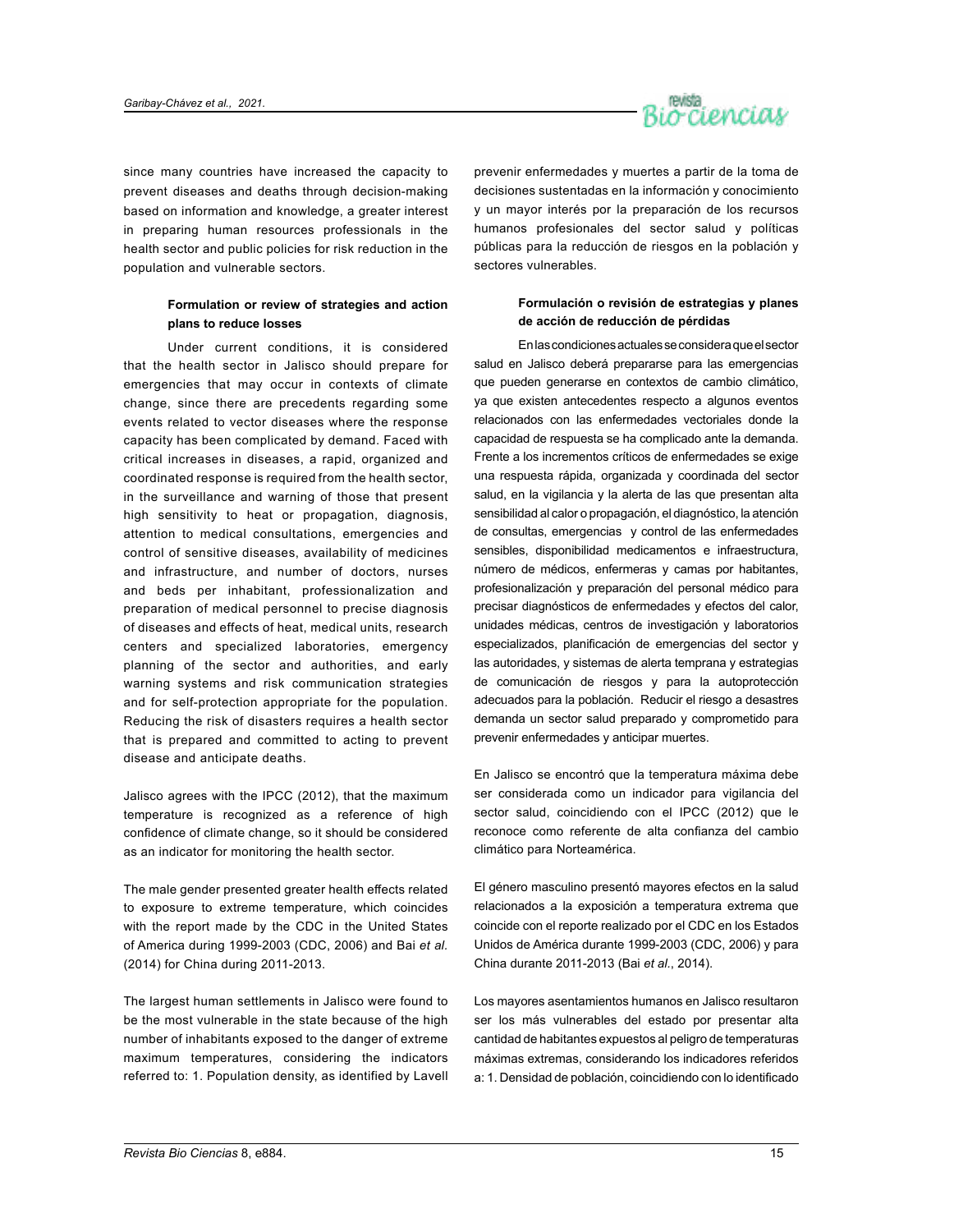

(1996): the greater the number of people in a territory, the greater the damage possible in the presence of a hazard. 2. Children under 5 years old, also recognized by Yaron & Niermeyer (2004) as a vulnerable group in the face of rising temperatures and heat waves, pointing out that children lack thermoregulatory control, less sweating capacity and consequently the ability to dissipate heat, in addition to their limited ability to instinctively replace fluid loss or decrease their exercise in extreme heat. 3. Adults over 70 years of age in accordance with Medina-Ramón *et al.* (2006), who mention that older people are more susceptible to temperature extremes with more marked effects on heat, which may be explained in part by a decrease in their ability to thermoregulate and to detect temperature changes in their bodies. 4. Illiteracy, also identified by Bai *et al.* (2016) as a component that increases vulnerability to death or illness on days with high temperatures. 5. Population without access to health services, Likewise, Ebi *et al.* (2010) have pointed out when referring to those with limited access to medical care as a vulnerable group in terms of health in the face of climate change impacts. 6. Poverty, confirmed by the (United Nations, 2009) by pointing out that poor communities are the ones who face the greatest risk to climate-related disasters, have the greatest impacts and also the highest mortality. 7. Houses without drinking water service, similar to what was found by Inostroza *et al.* (2016) when they pointed out that access to drinking water is a variable that determines the capacity to adapt and vulnerability to heat, and that climate change adaptation measures in the most vulnerable areas should include improvements in the supply of drinking water. 8. Homes without electricity service, is confirmed by what Jessel *et al.* (2019) cited, who point out that energy insecurity in housing has serious implications for health, among which are the increase in morbidity and mortality rates of physical and mental illness during heat waves, in addition to not being able to implement adaptation measures such as having a refrigerator and air conditioning.

The findings on increased mortality from cardiovascular diseases related to increased maximum temperatures or prolonged periods of heat coincide with those reported by Medina-Ramón *et al*. (2006), regarding a greater marginal increase in mortality and those reported by Semenza *et al*. (1996), who refer that deaths from por Lavell (1996): a mayor cantidad de personas en un territorio, mayor daño posible ante la presencia de un peligro. 2. Niños menores a 5 años, reconocido también por Yaron & Niermeyer (2004) como un grupo vulnerable ante el incremento de temperaturas y olas de calor, al señalar que los niños carecen de control termorregulador, menor capacidad de sudoración y en consecuencia la habilidad para disipar el calor, además de su limitada posibilidad de remplazar instintivamente la pérdida de líquidos o disminuir su ejercicio en calor extremo. 3. Adultos mayores de 70 años de edad en concordancia con lo encontrado por Medina-Ramón *et al.* (2006) quienes mencionan que las personas de edad avanzada presentan mayor susceptibilidad a los extremos de temperatura con efectos más marcados para el calor, lo cual puede ser explicado en parte por una disminución en la capacidad termoreguladora y para detectar cambios de temperatura en su cuerpo. 4. Analfabetas, identificado también por Bai *et al.* (2016) como un componente que incrementa la vulnerabilidad a morir o enfermar en días con altas temperaturas. 5. Población sin derechohabiencia a servicios de salud, similar a lo señalado por Ebi *et al.* (2010) al referir que quienes tienen acceso limitado a la atención médica son un grupo vulnerable en salud ante los impactos del cambio climático. 6. Pobreza, confirmado por la (United Nations, 2009) al señalar que las comunidades pobres son las que enfrentan mayor riesgo a desastres relacionados con el clima, presentan mayores impactos y también mayor mortalidad. 7. Viviendas sin servicio de agua potable, semejante a lo encontrado por Inostroza *et al.* (2016) al señalar que el acceso al agua potable es una variable que determina la capacidad de adaptación y vulnerabilidad al calor, y que las medidas de adaptación al cambio climático en las zonas más vulnerables debe incluir mejoras en el suministro de agua potable. 8. Viviendas sin servicio de energía eléctrica, se confirma con lo citado por Jessel *et al.* (2019) quienes apuntan a que la inseguridad energética en la vivienda tiene graves implicaciones para la salud, entre los que se advierten el aumento de la morbilidad y las tasas de mortalidad de padecimientos físicos y mentales durante las olas de calor, además de no poder implementar medidas de adaptación como tener refrigerador y aire acondicionado.

Lo hallado en el incremento de la mortalidad por enfermedades cardiovasculares relacionado al aumento de temperaturas máximas o periodos de calor prolongados es coincidente con lo reportado por Medina-Ramón *et al.* (2006) respecto a un incremento marginal mayor de mortalidad y con lo reportado por Semenza *et al.* (1996), quienes refieren que las muertes por causas cardiovasculares vinculadas al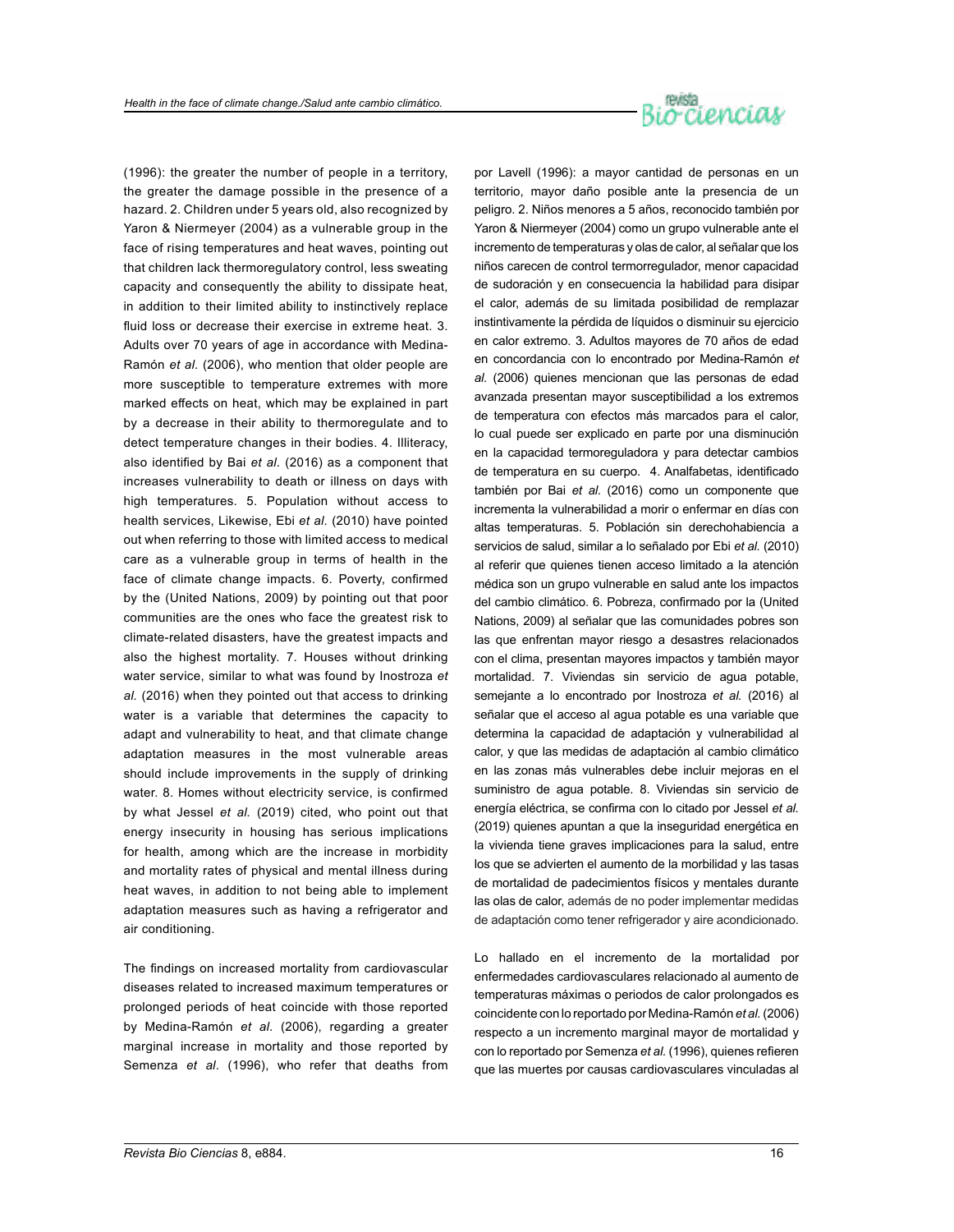

cardiovascular causes related to increased heat were also related to advanced age and pre-existing medical conditions. Therefore, future research should identify specific risk factors associated with these deaths.

With regard to morbidity from diarrhea and gastroenteritis of presumed infectious origin, the results found are consistent with research conducted on several continents. In Australia, Hall *et al.* (2011), found that at 7 °C the average temperature increased the probability of gastroenteritis by 4.6 %. Additionally, Lin *et al.* (2016), confirm in New York that for every degree Celsius increase in maximum temperature was significantly associated (0.7-0.96 %) with an increase in hospitalizations for gastrointestinal diseases. Finally, Zhou *et al.* (2013) identified in Shanghai that high temperatures were associated with an increased risk of diarrhea and gastroenteritis.

The Health and Climate Atlas published by the World Health Organization in collaboration with the World Meteorological Organization (2012) states that four infectious diseases are associated with climate change: malaria, diarrhea, meningitis and dengue fever. With respect to the last one, in Jalisco the temperature has increased, going from six months to the year as a period free of hatching of the mosquito transmitter of the dengue to only four months. The tendency presents us with a scenario where this control disappears and we have every day of the year temperatures with biological activity for this vector.

The level of progress made on the issue of climate change has allowed Jalisco to recognize the demands of the health sector in the face of temperature increases and heat waves. The factors that contribute to the vulnerability of urban human settlements must be prioritized in the design and implementation of adaptation strategies and actions.

Reducing the vulnerability of the Jalisco state urban human settlements must address critical aspects of development: poverty, illiteracy, deficiencies in health services, total coverage of water and energy services, (water and energy are necessary factors for temperature regulation and prevention of disease and death), since until progress is made, moving to other levels of attention to problems such as climate change will be more complex and efforts and results will continue to be limited.

incremento de calor se relacionaron además con una edad avanzada y condiciones médicas preexistentes. Por lo que habría que identificar en futuras investigaciones factores de riesgo específicos asociados a estas muertes.

Respecto a la morbilidad por diarrea y gastroenteritis de presunto origen infeccioso, los resultados encontrados son acordes con investigaciones realizadas en varios continentes, en Australia, Hall *et al.* (2011) encontraron que al aumentar 7 °C la temperatura promedio, la probabilidad de gastroenteritis se incrementó en 4.6 %. Por su parte, Lin *et al.* (2016) confirman en Nueva York que por cada grado centígrado de incremento en la temperatura máxima se asoció significativamente (0.7 – 0.96 %) con un aumento de hospitalizaciones por enfermedades gastrointestinales. Por último, Zhou *et al*. (2013) identificó en Shanghái que las altas temperaturas se asociaron con un incremento del riesgo a diarrea y gastroenteritis.

En el Atlas Salud y Clima publicado por la Organización Mundial de la Salud en colaboración con la Organización Meteorológica Mundial (2012) se establece que son cuatro las enfermedades infecciosas que están asociadas con el cambio climático: paludismo (malaria), diarrea, meningitis y fiebre del dengue. Con respecto a esta última, en Jalisco ha aumentado la temperatura, pasando de seis meses al año como periodo libre de eclosión del mosquito transmisor del dengue a sólo cuatro meses. La tendencia nos presenta un escenario donde desaparezca este control y tengamos todos los días del año temperaturas interrumpidas con actividad biológica para este vector.

El nivel de avance en el tema de cambio climático ha permitido reconocer en Jalisco, las demandas del sector salud ante aumentos de temperatura y olas de calor. Los factores que contribuyen a la vulnerabilidad de los asentamientos humanos urbanos, que se han de priorizar en el diseño e implementación de estrategias y acciones de adaptación.

La reducción de la vulnerabilidad de los asentamientos humanos urbanos del estado debe atender aspectos críticos del desarrollo: pobreza, analfabetismo, rezagos en salud, cobertura total de servicios de agua y energía, (el agua y la energía son factores necesarios para la prevención de enfermedades y muertes), ya que mientras no se avance en ello, pasar a otros niveles de atención de problemas como el cambio climático, será más complejo y los esfuerzos y resultados seguirán siendo limitados.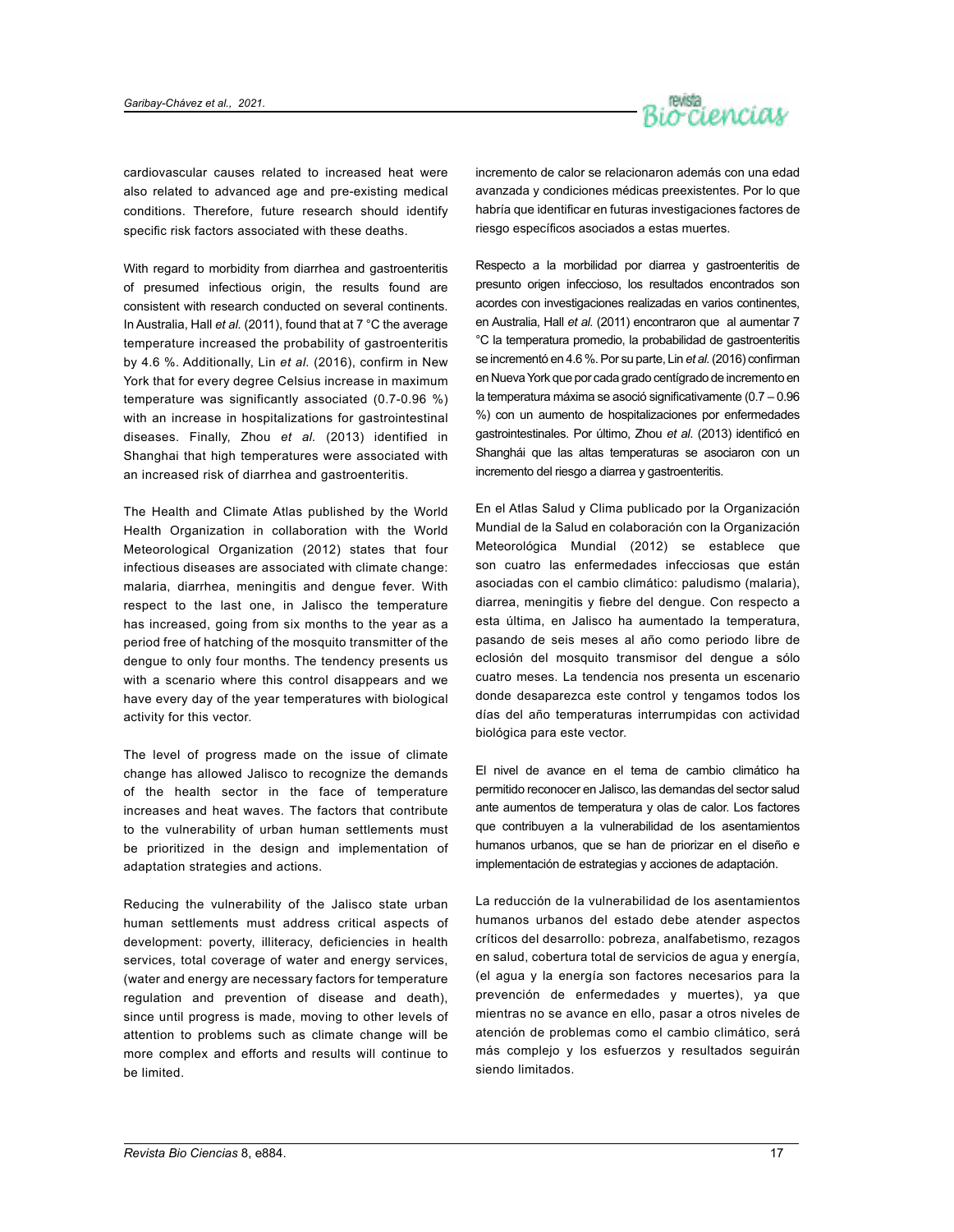

#### **Conclusions**

In Jalisco the period of danger for exposure to extreme maximum temperatures has increased from two months (April-May) as a historical normal to four months (March-June). The maximum temperature above 36 °C  $(97<sup>th</sup>$  percentile) is considered the threshold to a high health hazard situation. The male gender in Jalisco is more vulnerable than the female gender to exposure to extreme maximum temperatures.

The greatest vulnerability is concentrated in urban settlements with a high number of inhabitants, with the most vulnerable population living in the Guadalajara metropolitan area. Mortality from cardiovascular diseases shows the greatest correlation with extreme maximum temperatures. The greatest statistical significance with the danger of maximum temperatures was presented for the morbidity by transmissible diseases considered by the Ministry of Health as intestinal infections by other organisms and those poorly defined in which are included the intestinal bacterial infections, intestinal infections due to virus (except rotavirus) and other specified organisms and the diarrhea and gastroenteritis of supposed infectious origin.

Although this study did not find a significant statistical association between the maximum temperatures and the presence of dengue, it was confirmed the increase of the minimum temperatures in more than 60 days per year with respect to the normal one, reason why it is considered an alert situation. The demands of the health sector that are visualized is to increase the surveillance and warning systems to the population of the diseases sensitive to the increase of temperature, which in a first stage would be those identified in this study.

### **Conclusiones**

En Jalisco el periodo de peligro para exponerse a temperaturas máximas extremas ha aumentado de dos meses (abril – mayo) como normal histórica, a cuatro meses (marzo-junio). La temperatura máxima arriba de 36 **°**C (percentil 97) se considera el umbral a una situación de peligro alto para la salud. El género masculino en Jalisco es más vulnerable que el femenino respecto a la exposición de temperaturas máximas extremas.

La mayor condición de vulnerabilidad se concentra en los asentamientos urbanos con alto número de habitantes, siendo la población más vulnerable la que habita en el área metropolitana de Guadalajara. La mortalidad por enfermedades cardiovasculares muestra la mayor correlación con las temperaturas máximas extremas. La mayor significancia estadística con el peligro de las temperaturas máximas se presentó para la morbilidad por enfermedades transmisibles consideradas por la Secretaría de Salud como infecciones intestinales por otros organismos y las mal definidas que incluyen las infecciones intestinales bacterianas, infecciones intestinales debidas a virus (excepto rotavirus) y otros organismos especificados y la diarrea y gastroenteritis de presunto origen infeccioso.

Aun cuando en este estudio no se encontró una asociación estadística significativa entre las temperaturas máximas y la presencia de dengue, se confirmó el aumento de las temperaturas mínimas en más de 60 días al año respecto a la normal, por lo que se considera una situación de alerta. Las demandas del sector salud que se visualizan será el incrementar los sistemas de vigilancia y alerta a la población en las enfermedades sensibles al aumento de temperatura, que en una primera etapa serían las identificadas en este estudio.

#### **References**

- Alcocer, J.B.M., Ramírez, H.U. *and* Curiel, A. (2014). Plan Estatal de Acción ante el Cambio Climático (PEACC) del Estado de Jalisco. Universidad Autónoma de Guadalajara.[https://www.gob.mx/cms/uploads/attachment/file/164931/2014\\_](https://www.gob.mx/cms/uploads/attachment/file/164931/2014_jal_peacc.pdf) ial\_peacc.pdf
- Bai, L., Ding, G., Gu, S., Bi, P., Su, B., Qin, D., Xu, G. *and* Liu, Q. (2014). The effects of summer temperature and heat waves on heat-related illness in a coastal city of China, 2011-2013. *Environmental Research*, 132: 212-219. [https://doi.](https://doi.org/10.1016/j.envres.2014.04.002) [org/10.1016/j.envres.2014.04.002](https://doi.org/10.1016/j.envres.2014.04.002)
- Bai, L., Woodward, A., Cirendunzhu *and* Liu, Q. (2016). County-level heat vulnerability of urban and rural residents in Tibet, China. *Environmental Health*, 15:(3), 1-10.<https://doi.org/10.1186/s12940-015-0081-0>
- BIREME-Latin American and Caribbean Center on Health Sciences Information. (2020). Virtual health library; *Health Sciences Descriptors*. PAHO, WHO. <https://decs.bvsalud.org/es/>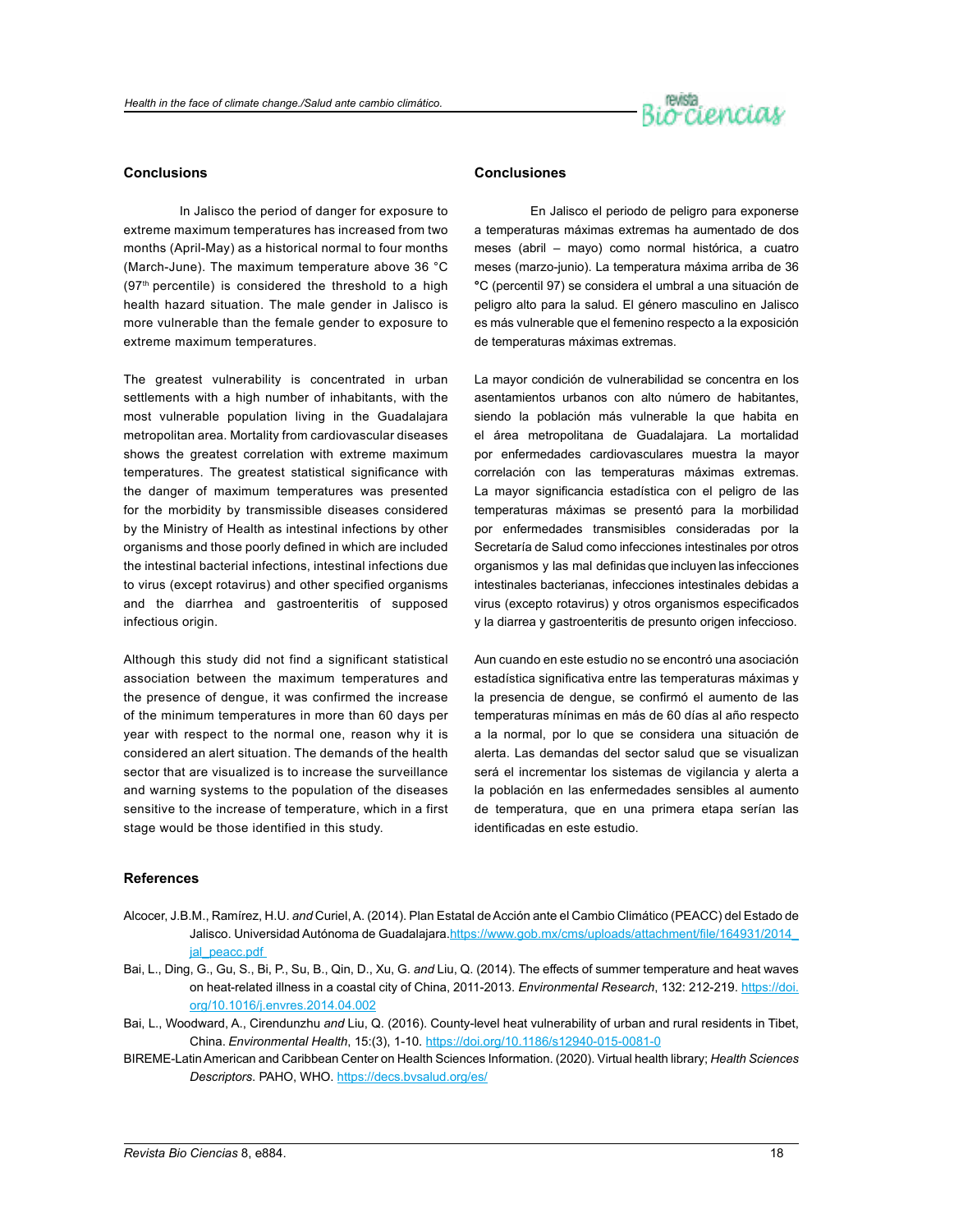

- Centers for Disease Control Prevention [CDC]. (2006). Heat-Related Deaths United States, 1999 2003. [https://www.cdc.](https://www.cdc.gov/mmwr/preview/mmwrhtml/mm5529a2.htm) [gov/mmwr/preview/mmwrhtml/mm5529a2.htm](https://www.cdc.gov/mmwr/preview/mmwrhtml/mm5529a2.htm)
- Centers for Disease Control Prevention [CDC]. (2019). Climate and Health. [https://www.cdc.gov/climateandhealth/policy.](https://www.cdc.gov/climateandhealth/policy.htm) [htm](https://www.cdc.gov/climateandhealth/policy.htm)
- Ebi, K., Berry, P., Campbell-Lendrum, D., Corvalan, C. *and* Guillemot, J. (2010). Protecting Health from Climate Change. *Vulnerability and adaptation Assessment.*PHO/WHO.[https://www.who.int/globalchange/publications/Final\\_](https://www.who.int/globalchange/publications/Final_Climate_Change.pdf) [Climate\\_Change.pdf](https://www.who.int/globalchange/publications/Final_Climate_Change.pdf)
- EM-DAT, CRED. The International Disaster Database, Center for Research on the Epidemiology of Disasters. (2020). *Disaster Profiles*. Université Catholique de Louvain.<https://www.emdat.be/>
- Estrella, L.E. (2017). *Variabilidad climática y extremos de temperatura: efectos en la mortalidad por enfermedades del sistema circulatorio, Guadalajara, Jalisco 2000-2014* [Tesis de Maestría en Ciencias]. Universidad de Guadalajara.
- Fleming, M.L. & Parker, E. (2015). Introduction to Public Health*,* 3rd Edition. Elsevier.
- Garibay, M.G. & Curiel, A. (2015). Vulnerabilidad de los asentamientos humanos urbanos de Jalisco. En, A. Curiel, El Clima Cambiante, conocimientos para la adaptación en Jalisco. (pp. 61-77). Universidad de Guadalajara. [https://www.](https://www.researchgate.net/publication/304674384_El_Clima_Cambiante_Conocimientos_para_la_adaptacion_en_Jalisco) [researchgate.net/publication/304674384\\_El\\_Clima\\_Cambiante\\_Conocimientos\\_para\\_la\\_adaptacion\\_en\\_Jalisco](https://www.researchgate.net/publication/304674384_El_Clima_Cambiante_Conocimientos_para_la_adaptacion_en_Jalisco)
- Gobierno de Jalisco. (2013). Plan Estatal de Desarrollo Jalisco 2013 2033; Un plan de todos para un futuro compartido. Secretaría de Planeación y Participación Ciudadana. [https://planeacion.jalisco.gob.mx/gestion-estrategica/](https://planeacion.jalisco.gob.mx/gestion-estrategica/planeacion/ped-2013-2033) [planeacion/ped-2013-2033](https://planeacion.jalisco.gob.mx/gestion-estrategica/planeacion/ped-2013-2033)
- Gordis, L. (2015). *Epidemiología. Quinta edición*. Elsevier Saunders.
- Gordon, Ch. J. (2005). Temperature and Toxicology; An Integrative, Comparative, and Environmental Approach. *CRC Press*.
- Hall, G., Hanigan, I., Dear, K. *and* Vally, H. (2011). The influence of weather on community gastroenteritis in Australia. *Epidemiology & Infection*, 139 (6): 927–936. <https://doi.org/10.1017/S0950268810001901>
- Hopp, M.J. & Foley, J.A. (2001). Global-Scale Relationships between Climate and the Dengue Fever Vector, Aedes Aegypti*. Climatic Change*, 48: 441–463.<https://doi.org/10.1023/A:1010717502442>
- Inostroza, L., Palme, M. *and* De la Barrera, F. (2016). A Heat Vulnerability Index: Spatial Patterns of Exposure, Sensitivity and Adaptive Capacity for Santiago de Chile*. PLoS ONE,* 11(9). <https://doi.org/10.1371/journal.pone.0162464>
- Instituto de Astronomía y Meteorología de la Universidad de Guadalajara [IAM/UDG]. (2015). Temperaturas Históricas.xlsx. *(1970-2015).*
- Instituto de Información Estadística y Geográfica de Jalisco [IIEG]. (2020). Pobreza estadísticas; pobreza multidimensional por municipio 2010-2015. Gobierno de Jalisco. [https://iieg.gob.mx/ns/?page\\_id=3786](https://iieg.gob.mx/ns/?page_id=3786)
- Instituto Nacional de Estadística y Geografía [INEGI]. (2010). Censo de Población y Vivienda 2010*.* [https://www.inegi.org.](https://www.inegi.org.mx/programas/ccpv/2010/) [mx/programas/ccpv/2010/](https://www.inegi.org.mx/programas/ccpv/2010/)
- Instituto Mexicano de Tecnología del Agua Secretaría de Medio Ambiente y Recursos Naturales [IMTA-SEMARNAT]. (2013). Eric III Versión 3.2 extractor rápido de información climatológica [CD ROM].
- Intergovernmental Panel on Climate Change [IPCC]. (1992). *Cambio Climático: Las Evaluaciones del IPCC de 1990 y 1992*. Organización Meteorológica Mundial y Programa de Naciones Unidas para el Medio Ambiente. [https://www.](https://www.ipcc.ch/site/assets/uploads/2018/05/ipcc_90_92_assessments_far_full_report_sp.pdf) [ipcc.ch/site/assets/uploads/2018/05/ipcc\\_90\\_92\\_assessments\\_far\\_full\\_report\\_sp.pdf](https://www.ipcc.ch/site/assets/uploads/2018/05/ipcc_90_92_assessments_far_full_report_sp.pdf)
- Intergovernmental Panel on Climate Change [IPCC]. (2012). Managing the Risks of Extreme Events and Disasters to Advance Climate Change Adaptation. A Special Report of the Intergovernmental Panel on Climate Change. *Cambridge University Press*. [https://www.ipcc.ch/report/managing-the-risks-of-extreme-events-and-disasters](https://www.ipcc.ch/report/managing-the-risks-of-extreme-events-and-disasters-to-advance-climate-change-adaptation/)[to-advance-climate-change-adaptation/](https://www.ipcc.ch/report/managing-the-risks-of-extreme-events-and-disasters-to-advance-climate-change-adaptation/)
- Jessel, S., Sawyer, S. *and* Hernández, D. (2019). Energy, poverty and health in Climate Change: A Comprehensive review of an emerging literature. *Frontiers in Public Health*, (7):357. <https://doi.org/10.3389/fpubh.2019.00357>
- Lavell, A. (1996). Degradación Ambiental, Riesgo y Desastre Urbano. Problemas y conceptos: hacia la definición de una agenda de investigación. En: Fernández, M.A. (Comp.), Ciudades en Riesgo; Degradación Ambiental, Riesgos Urbanos y Desastres. La Red, Red de Estudios Sociales en Prevención de Desastres en América Latina. [https://](https://www.desenredando.org/public/libros/1996/cer/CER_cap02-DARDU_ene-7-2003.pdf) [www.desenredando.org/public/libros/1996/cer/CER\\_cap02-DARDU\\_ene-7-2003.pdf](https://www.desenredando.org/public/libros/1996/cer/CER_cap02-DARDU_ene-7-2003.pdf)
- Lavell, A. (2011). Desempacando la adaptación al cambio climático y la gestión del riesgo: Buscando las relaciones y diferencias: Una crítica y construcción conceptual y epistemológica. Elaborado en el marco del Proyecto UICN-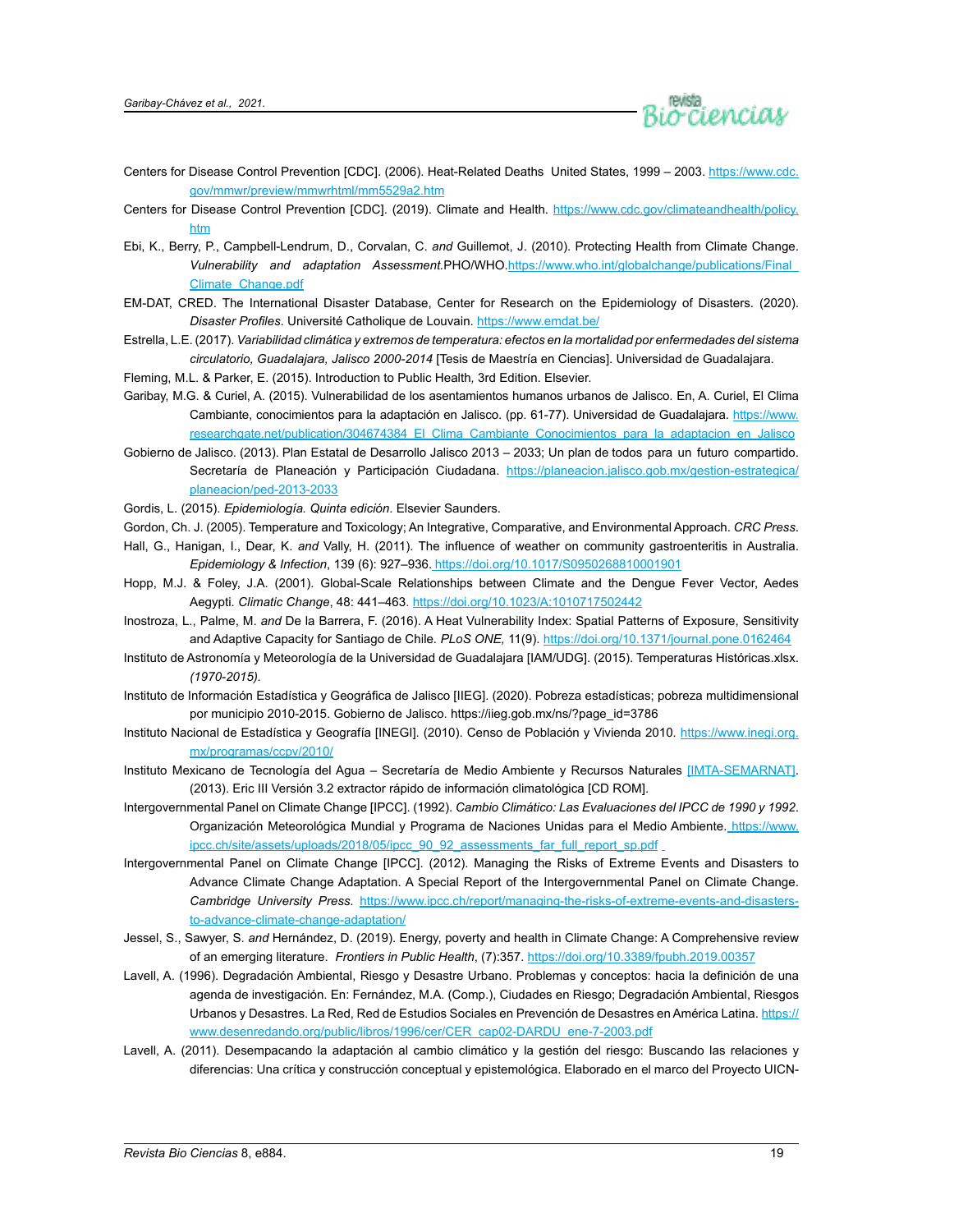

FLACSO sobre Gestión del Riesgo y Adaptación al Cambio Climático.[https://www.desenredando.org/public/](https://www.desenredando.org/public/varios/2011/2011_UICNFLACSO_Lavell_Adaptacion_Cambio_Climatico.pdf) [varios/2011/2011\\_UICNFLACSO\\_Lavell\\_Adaptacion\\_Cambio\\_Climatico.pdf](https://www.desenredando.org/public/varios/2011/2011_UICNFLACSO_Lavell_Adaptacion_Cambio_Climatico.pdf)

- Lin, S., Sun, M., Fitzgerald, E. *and* Hwang, S.A. (2016). Did summer weather factors affect gastrointestinal infection hospitalizations in New York State?. *Science of the Total Environment,* 550: 38–44.<https://doi.org/10.1016/j.scitotenv.2015.12.153>
- Medina-Ramón, M., Zanobetti, A., Cavanagh, D.P. *and* Schwartz, J. (2006). Extreme temperatures and mortality: assessing effect modification by personal characteristics and specific cause of death in a multi-city case-only analysis. *Environmental Health Perspectives*. 114 (9):1331–1336.<https://doi.org/10.1289/ehp.9074>
- Naghavi, M., Makela, S., Foreman, K., O'Brien, J., Pourmalek, F. *and* Lozano, R. (2010). Algorithms for enhancing public health utility of national causes-of-death data. *Population Health Metrics*. 8 (9): 1-14.<https://doi.org/10.1186/1478-7954-8-9>
- National Academies of Science. (2015). Review of the Draft Interagency Report on the Impacts of Climate Change on Human Health in the United States. National Academies Press. <https://www.nap.edu/download/21787>
- National Oceanic and Atmospheric Administration [NOAA]. (2021). Climate at a Glance, Global Time Series. U.S. Department of Commerce, National Centers for Environmental Information. [https://www.ncdc.noaa.gov/](https://www.ncdc.noaa.gov/cag/global/time-series) [cag/global/time-series](https://www.ncdc.noaa.gov/cag/global/time-series)
- Organización Panamericana de la Salud [OPS]. (2018). Clasificación Estadística Internacional de Enfermedades y Problemas Relacionados con la Salud Décima Revisión CIE - 10. Publicación Científica No. 554. https://iris. paho.org/bitstream/handle/10665.2/6282/Volume1.pdf
- Portier, C.J., Thigpen, K., Carter, S.R., Dilworth, C.H., Grambsch, A.E., Gohlke, J., Hess, J., Howard, S.N., Luber, G., Lutz, J.T., Maslak, T., Prudent, N., Radtke, M., Rosenthal, J.P., Rowles, T., Sandifer, P.A., Scheraga, J., Schramm, P.J., Strickman, D., Trtanj, J.M. *and* Whung, P.Y. (2010). A Human Health Perspective On Climate Change: A Report Outlining the Research Needs on the Human Health Effects of Climate Change. *Environmental Health Perspectives/National Institute of Environmental Health Sciences.* [www.niehs.nih.gov/climatereport](http://www.niehs.nih.gov/climatereport)
- Ropeik, D. & Gray, G. (2002). Risk. A Practical Guide for Deciding What´s Really Safe and What´s Really Dangerous in the World Around You*.* Harvard School of Public Health.
- Secretaría de Medio Ambiente y Desarrollo Territorial [SEMADET]. (2020). *Bases de Datos de Calidad del Aire Anuales (2000 – 2014)*. SEMADET, Gobierno de Jalisco. <http://siga.jalisco.gob.mx/aireysalud/descargas2020>
- Secretaría de Medio Ambiente y Recursos Naturales e Instituto Nacional de Ecología y Cambio Climático [SEMARNAT & INECC]. (2012). México Quinta Comunicación Nacional ante la Convención Marco de las Naciones Unidas sobre el Cambio Climático. <http://cambioclimatico.gob.mx:8080/xmlui/handle/publicaciones/116>
- Secretaría de Salud, Dirección General de Epidemiología. (2020). Boletín Epidemiológico, Sistema Nacional de Vigilancia Epidemiológica, Sistema Único de Información 2019. [https://www.gob.mx/salud/documentos/](https://www.gob.mx/salud/documentos/boletinepidemiologico-sistema-nacional-de-vigilancia-epidemiologica-sistema-unico-de-informacion-2019) [boletinepidemiologico-sistema-nacional-de-vigilancia-epidemiologica-sistema-unico-de-informacion-2019](https://www.gob.mx/salud/documentos/boletinepidemiologico-sistema-nacional-de-vigilancia-epidemiologica-sistema-unico-de-informacion-2019)
- Secretaría de Salud Jalisco, Departamento de Estadística. (2015). *Bases de datos de Mortalidad 2000-2015*.
- Semenza, J.C., Rubin, C.H., Falter, K.H., Selanikio, J.D., Flanders, D., Howe, H.L. *and* Wilhelm, J.L. (1996). Heat-related deaths during the July 1995 heat wave in Chicago. *The New England Journal of Medicine*, 335:84-90. [https://](https://www.nejm.org/doi/pdf/10.1056/NEJM199607113350203) [www.nejm.org/doi/pdf/10.1056/NEJM199607113350203](https://www.nejm.org/doi/pdf/10.1056/NEJM199607113350203)
- Stone, B., Jeremy, J.H. *and* Frumkin, H. (2010). Urban form and extreme heat events: are sprawling cities more vulnerable to climate change than compact cities?. *Environmental Health Perspectives*, 118(10):1425-1428. [https://doi.](https://doi.org/10.1289/ehp.0901879) [org/10.1289/ehp.0901879](https://doi.org/10.1289/ehp.0901879)
- United Nations Environment Programme [UNEP]. (1998). Handbook on Methods for Climate Change Impact Assessment and Adaptation Strategies. Version 2.0. UNEP y Vrije Universiteit Amsterdam.[http://www.ivm.vu.nl/en/Images/](http://www.ivm.vu.nl/en/Images/UNEPhandbookEBA2ED27-994E-4538-B0F0C424C6F619FE_tcm234-102683.pdf) [UNEPhandbookEBA2ED27-994E-4538-B0F0C424C6F619FE\\_tcm234-102683.pdf](http://www.ivm.vu.nl/en/Images/UNEPhandbookEBA2ED27-994E-4538-B0F0C424C6F619FE_tcm234-102683.pdf)
- United Nations Development Programme [UNDP]. (2010). Disaster Risk Assessment.[https://www.undp.org/content/dam/](https://www.undp.org/content/dam/undp/library/crisis%20prevention/disaster/2Disaster%20Risk%20Reduction%20-%20Risk%20Assessment.pdf) [undp/library/crisis%20prevention/disaster/2Disaster%20Risk%20Reduction%20-%20Risk%20Assessment.pdf](https://www.undp.org/content/dam/undp/library/crisis%20prevention/disaster/2Disaster%20Risk%20Reduction%20-%20Risk%20Assessment.pdf)
- United Nations Environment Programme [UNEP]. (2021). Climate Change (on line). [https://www.unep.org/explore-topics/](https://www.unep.org/explore-topics/climate-change) [climate-change](https://www.unep.org/explore-topics/climate-change)
- United Nations. (2009). Risk and poverty in a changing climate, Invest today for a safer tomorrow; 2009 Global Assessment Report on Disaster Risk Reduction. UN, ISDR. [https://www.preventionweb.net/english/hyogo/gar/report/index.](https://www.preventionweb.net/english/hyogo/gar/report/index.php?id=9413&pid:34&pif:3) [php?id=9413&pid:34&pif:3](https://www.preventionweb.net/english/hyogo/gar/report/index.php?id=9413&pid:34&pif:3)